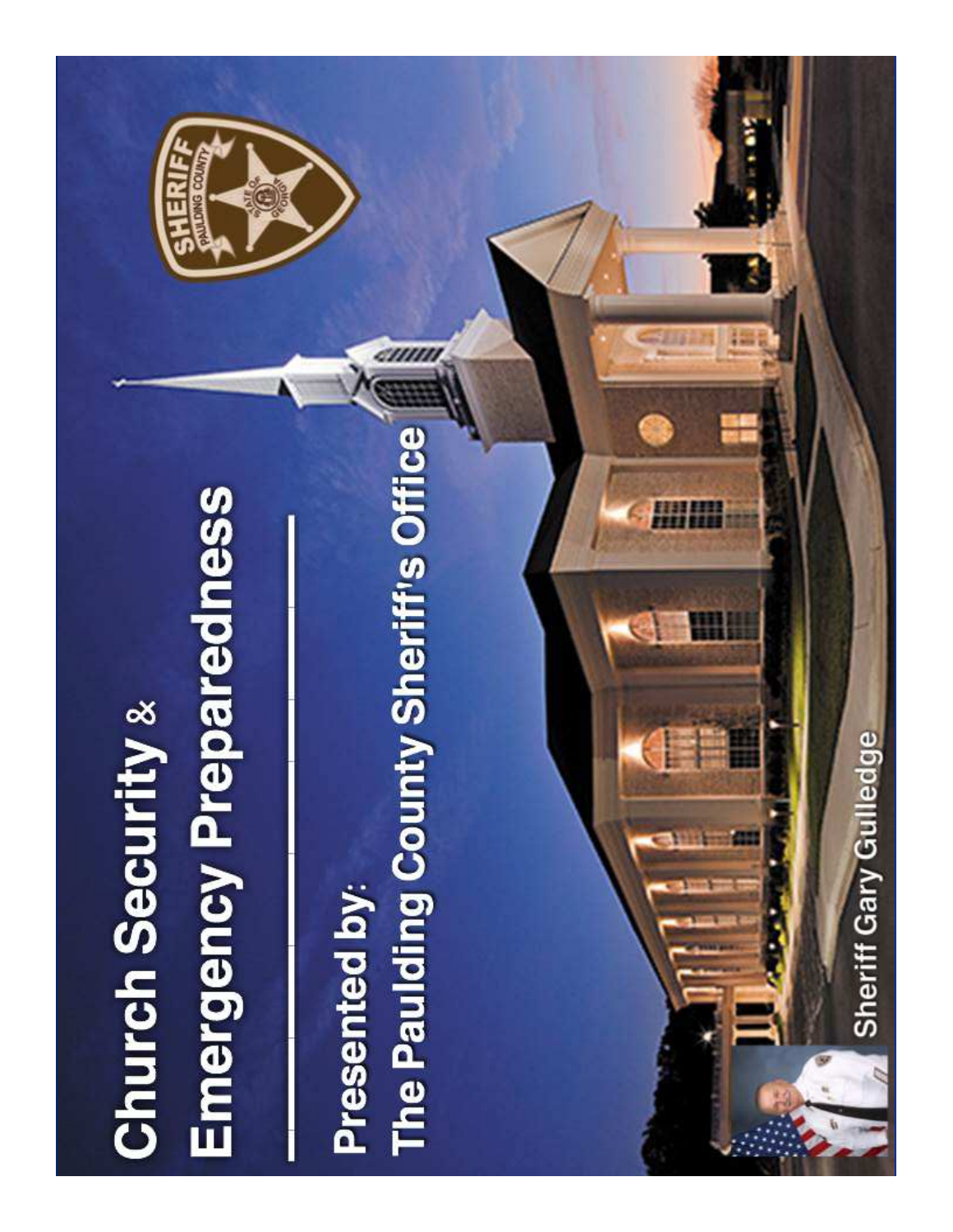#### **Why Do We Need Church Security?**

"Security should not be the main focus of any church, but providing adequate security will help create an environment where people don't fear violence and it does not hinder them from attending church."



-Jimmy Meeks (Church Security Expert)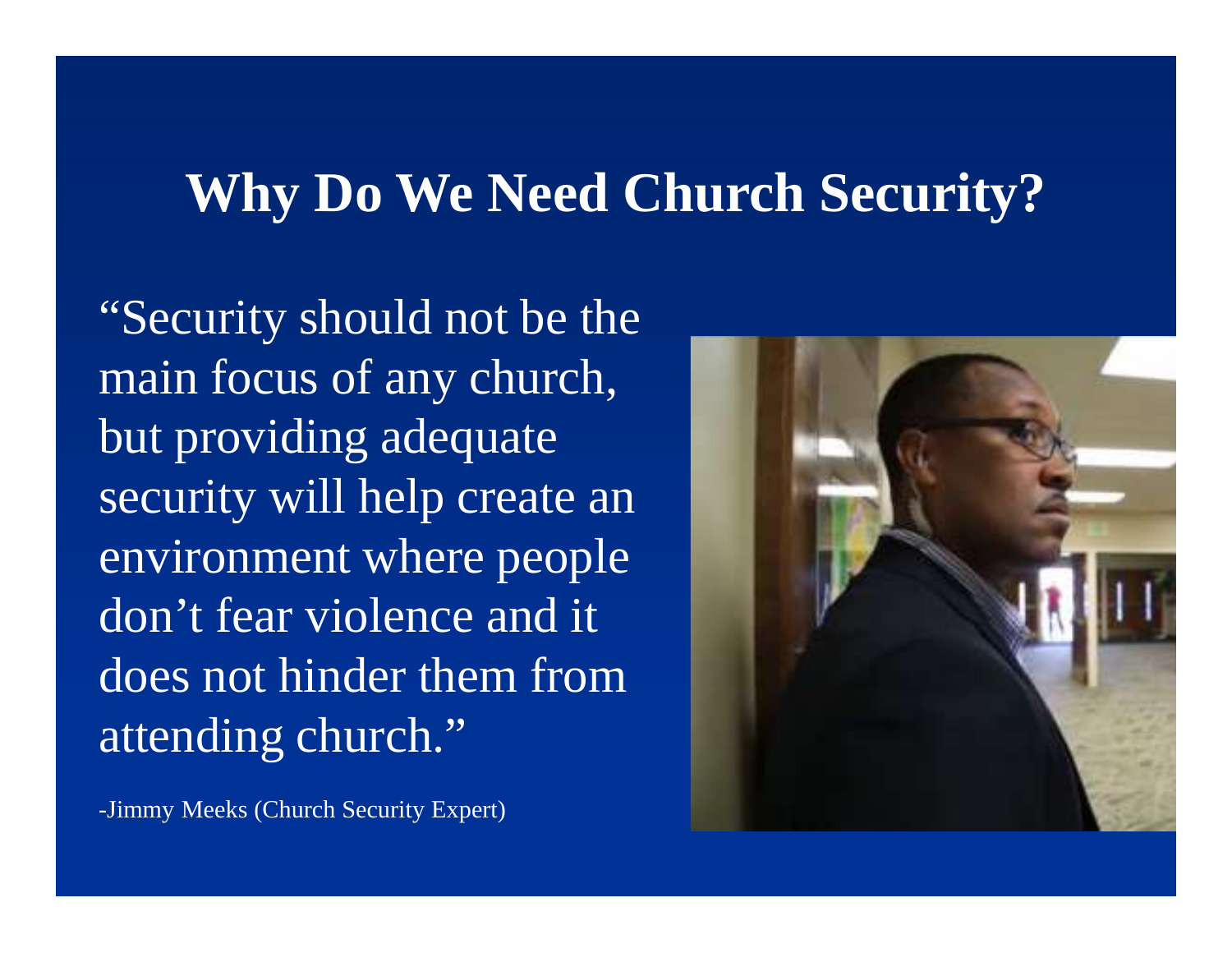#### Churches…. A Rising Target for Attack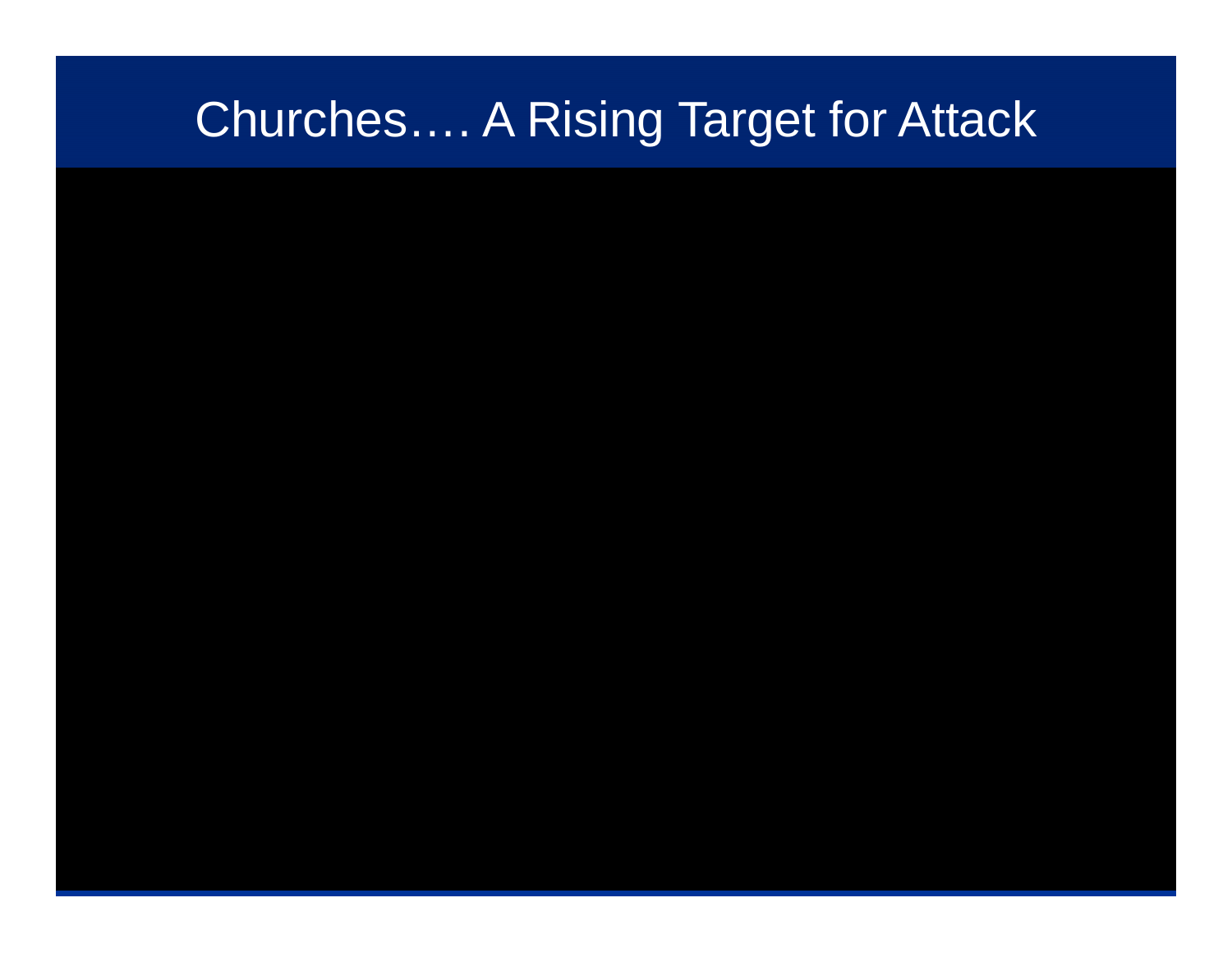## Violent Incidents Are Nothing New

- Violent incidents/attacks are nothing new to Churches, but are ever increasing.
	- In the past 15 years
		- 960 Violent incidents at Churches or Religious Events\*(Suicide, Murder, Robbery, Rape, Assault, Kidnapping)
		- 295 Occurred inside the Church\*
		- 665 Occurred on the property or during an event\*
		- There have been 335 people killed during these incidents\*

\* Reference www.carlchinn.com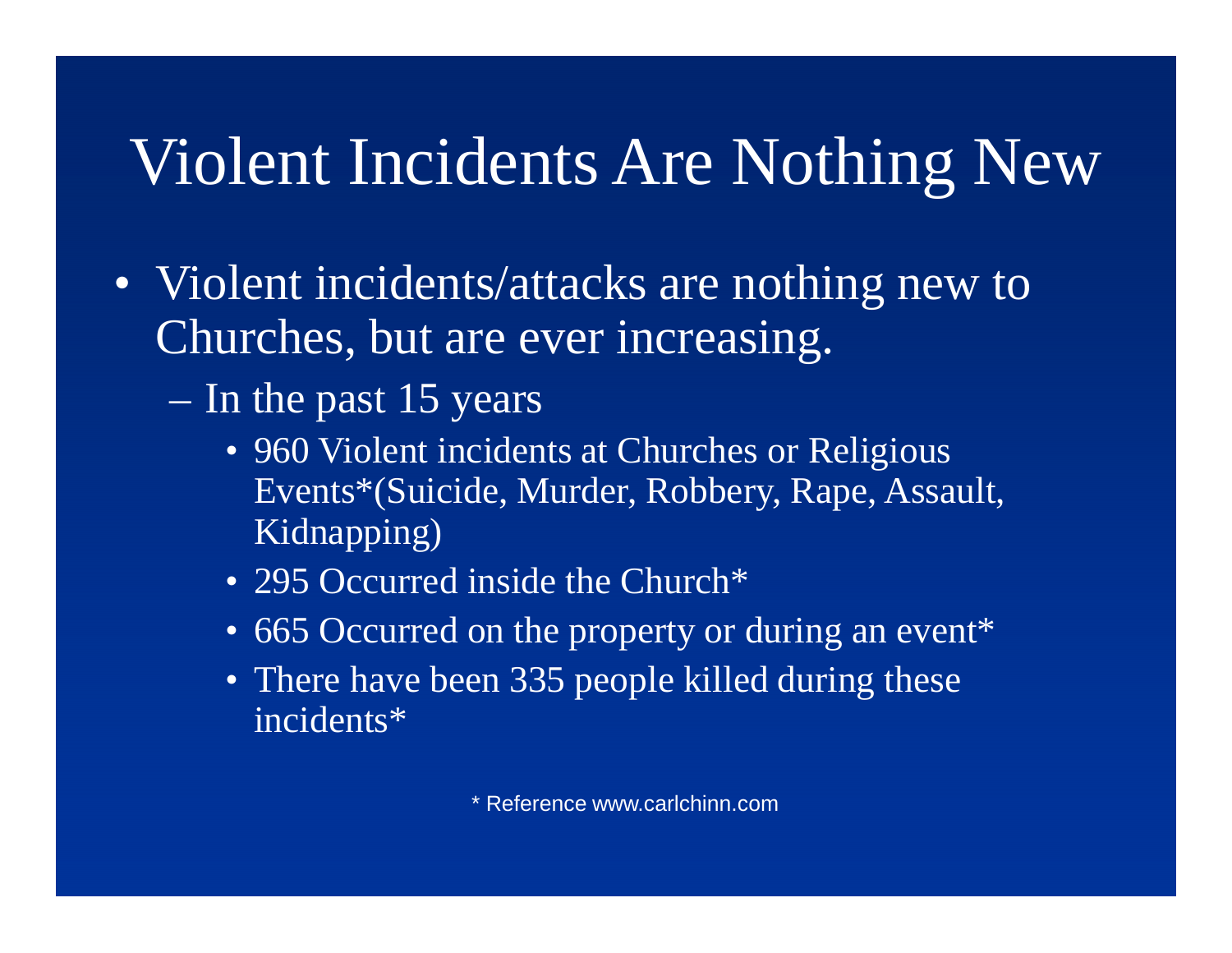#### Church Violence History

• In 2009, Pastor Fred Winters of the First Baptist Church in Maryville, Illinois was shot and killed during the Sunday morning service. The suspect walked in, brandished a firearm and shot the pastor at point blank range. The suspect was subdued by Church goers until the police arrived.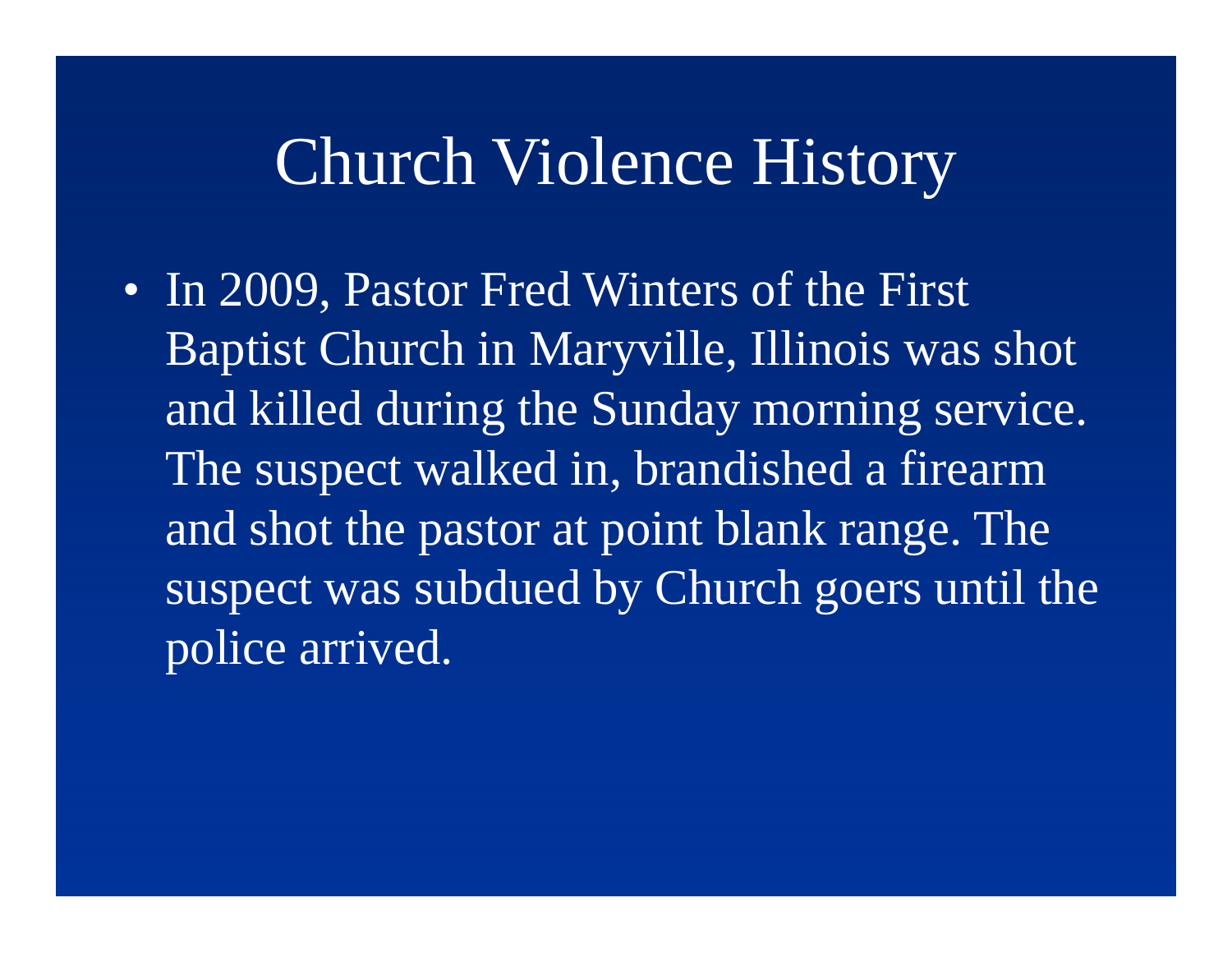#### Church Violence History

- In 2007 a man walked into the First Congregational Church in Neosha, Missouri shooting and killing two deacons and the Senior Pastor.
- In 2008, a gunman walked into a Church in Knoxville, Tennessee, during the performance of a children's musical. He proceeded to shoot eight people, killing two, before he was overpowered by congregation members and subdued.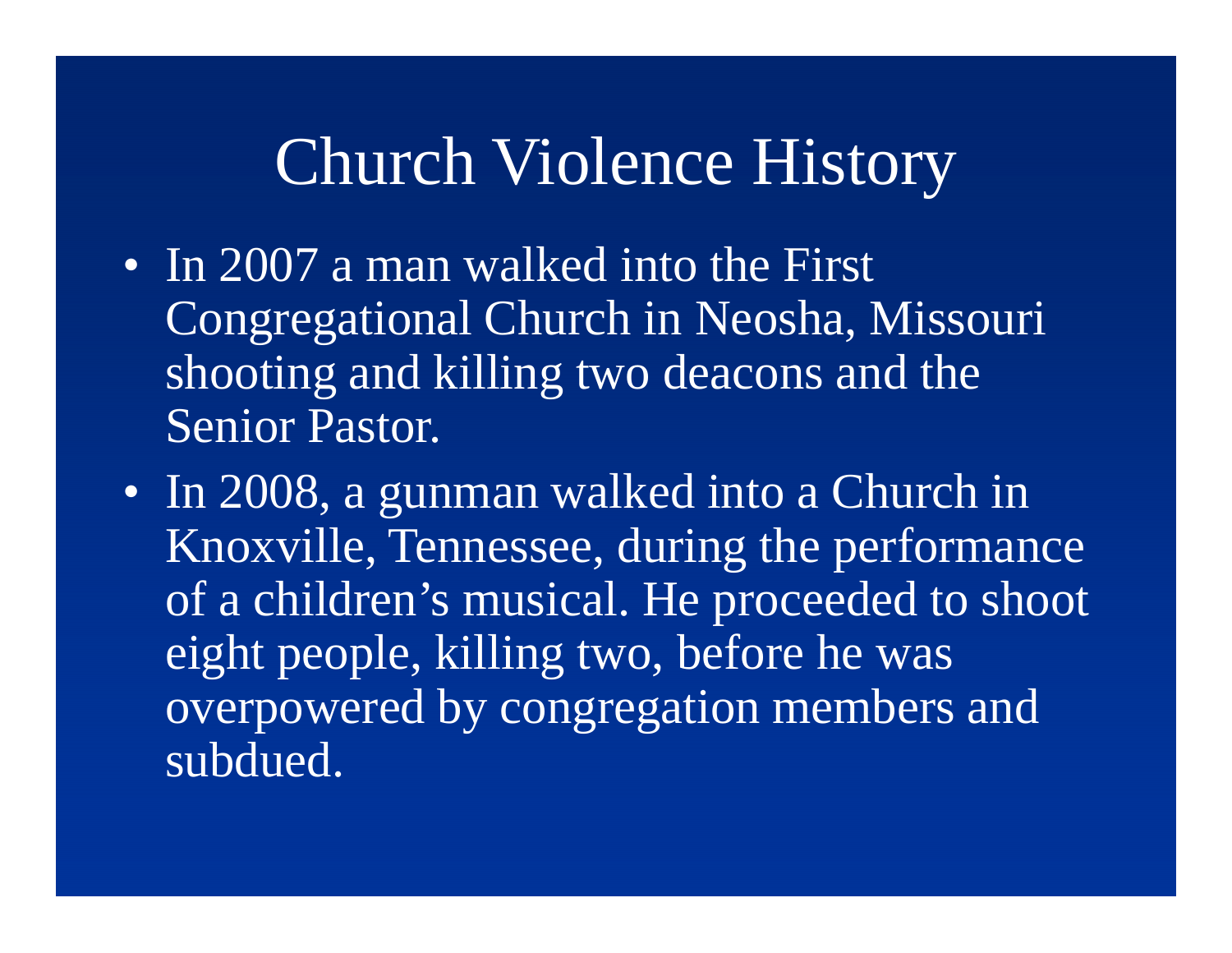#### Church Violence History

- In 2015, a 62 year old woman was robbed at gun point while walking from her car to the front door of the Word of Restoration Church in Albany, Georgia.
- In 2015, nine people were killed when a gunman opened fire on them during Wednesday night Bible study at the Emanuel Methodist Episcopal Church in Charleston, South Carolina.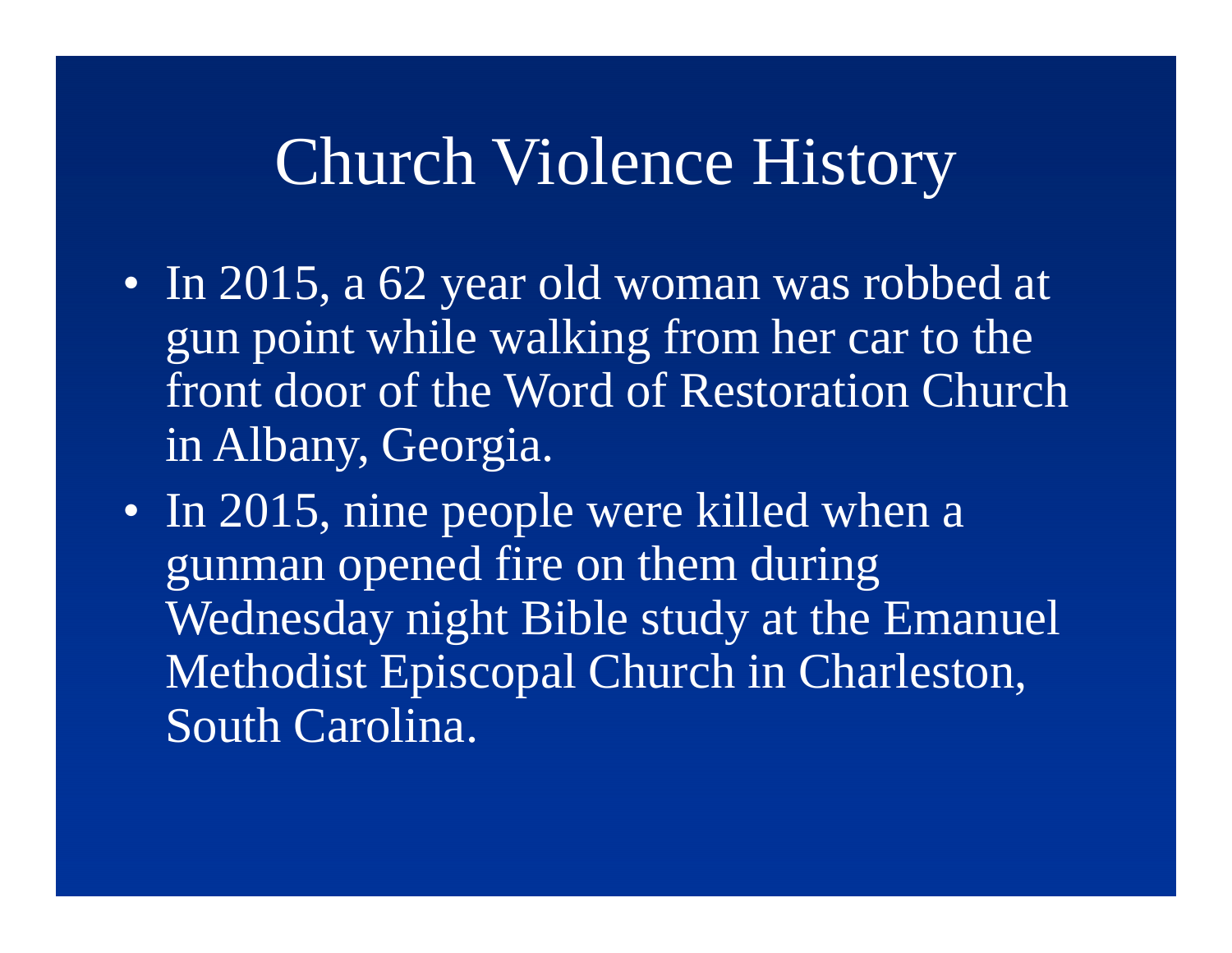## The Reality of Violence at Church

- While rare, acts of violence do occur at Churches.
- Violent acts may include robbery, murder, rape andassault.
- The majority of attacks are carried out by someonewith some connection to the Church.
- Shootings are the most common violent act at Churches.
- Most Churches are unprepared for a violent event or its aftermath.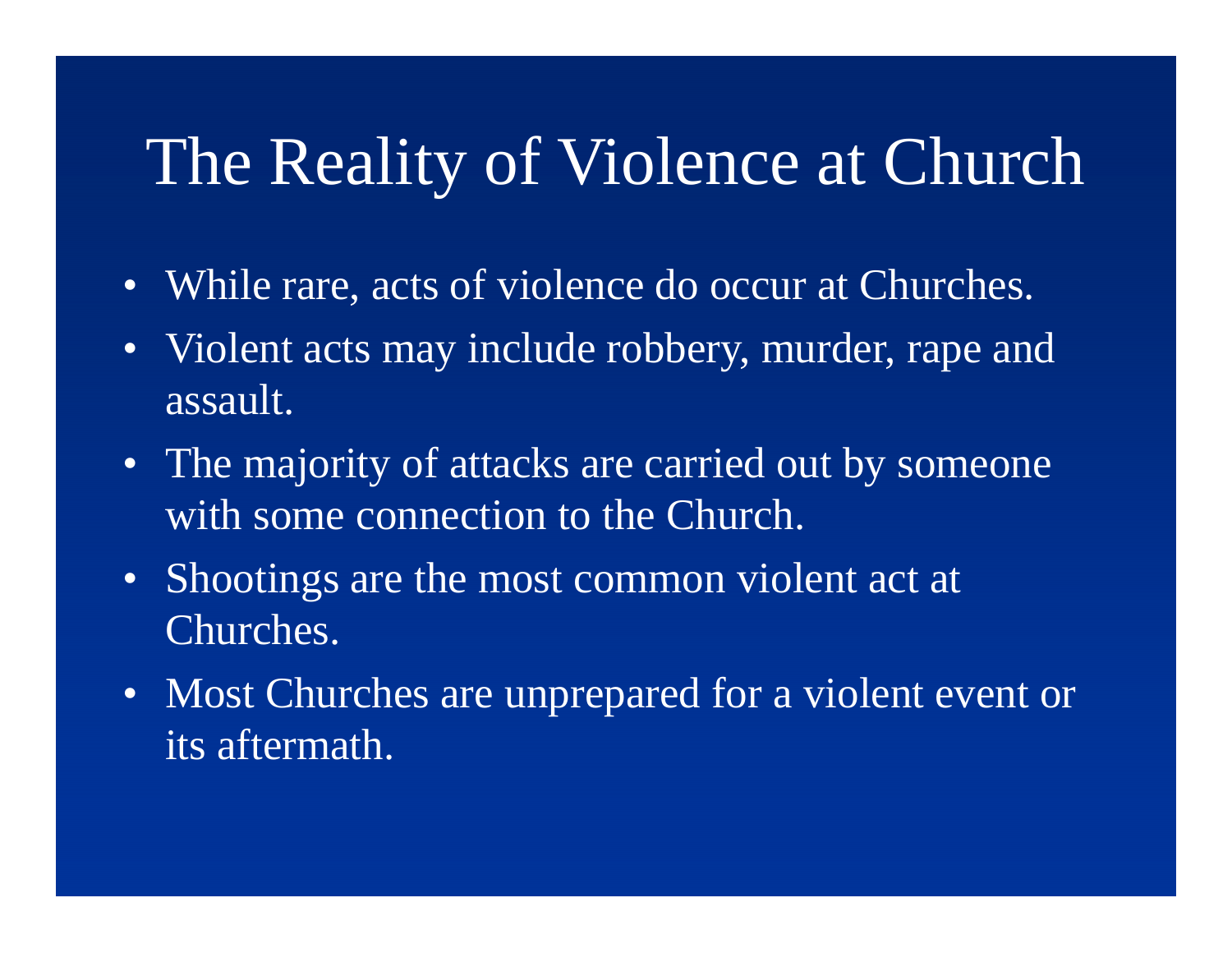#### Who is at Risk?

- No Church is immune to the risk of a violent episode occurring.
- Churches of all sizes, locations, and resources have the potential to experience acts of violence.

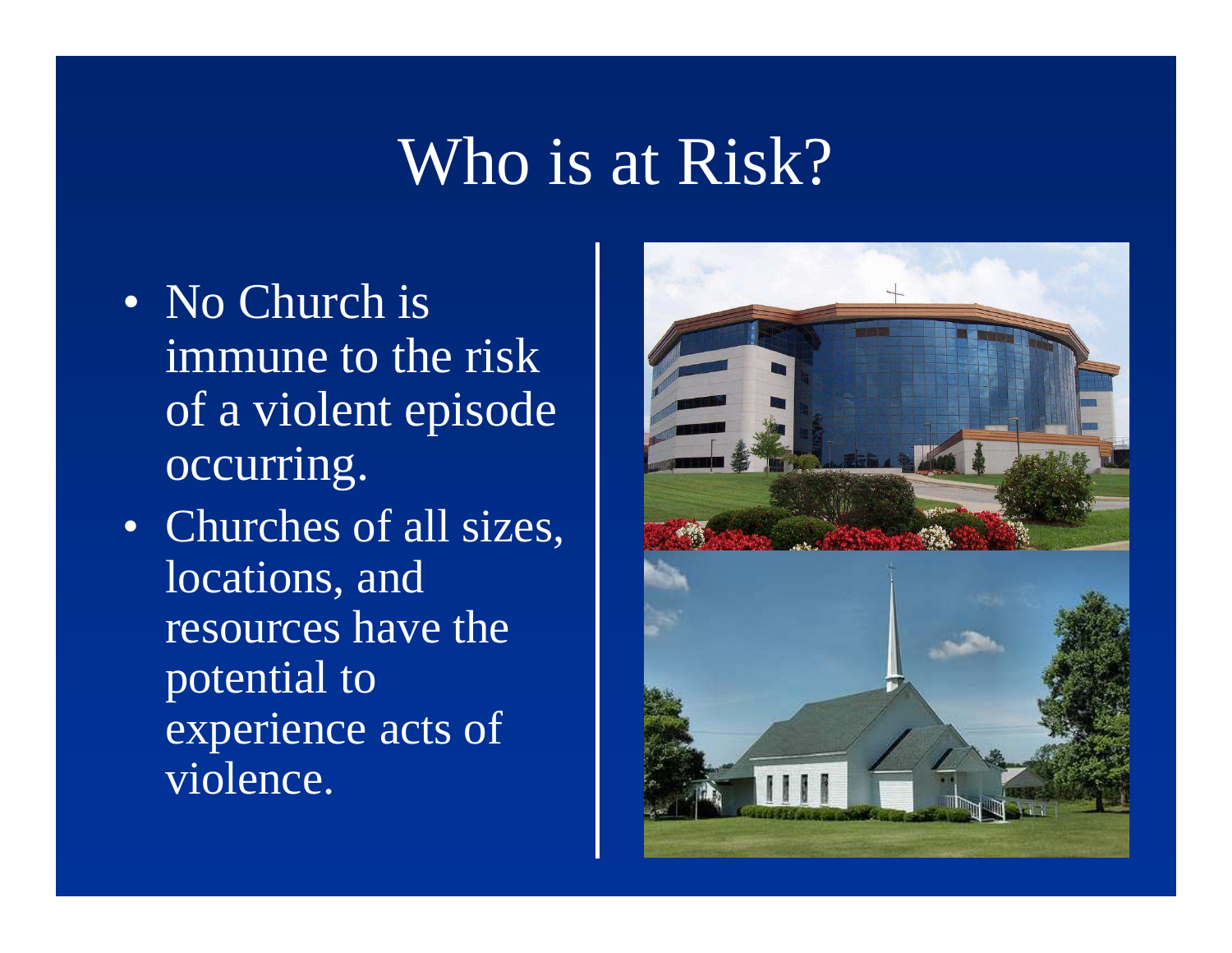#### Who is at Risk?

• Many radical groups are now targeting Churches that speak out on social issues.

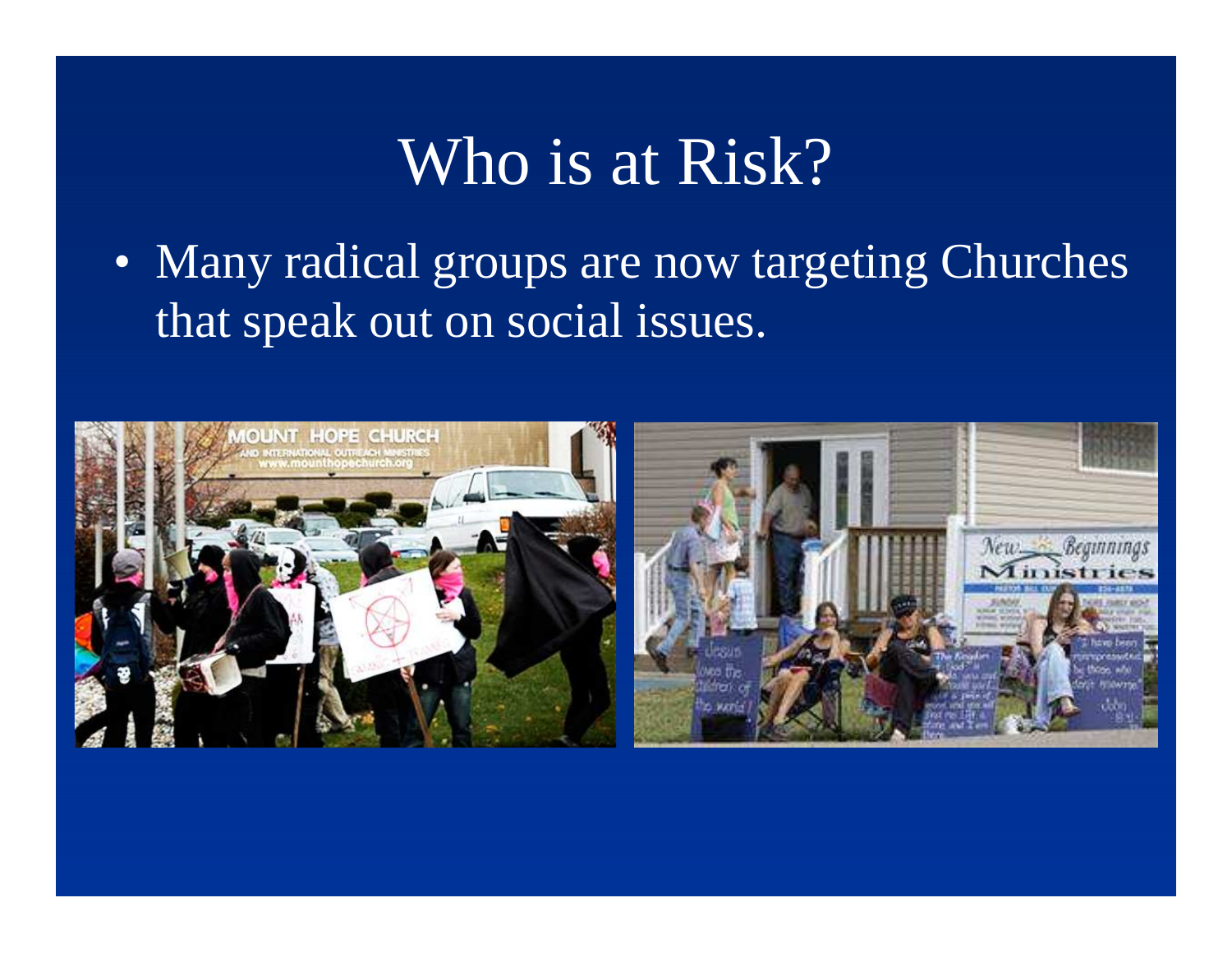#### How to Improve Security

#### • Have A Plan

- <del>La Carlo Carlo Carlo Carlo</del> Church leadership should have a basic plan in place for dealing with security issues.
- <del>La Carlo Carlo Carlo Carlo</del> The plan should address the following:
	- Disruption of services
	- Violence
	- Natural Disaster
	- Medical Emergency
	- Missing Child
- The plan should clearly define procedures to handle a variety of situations.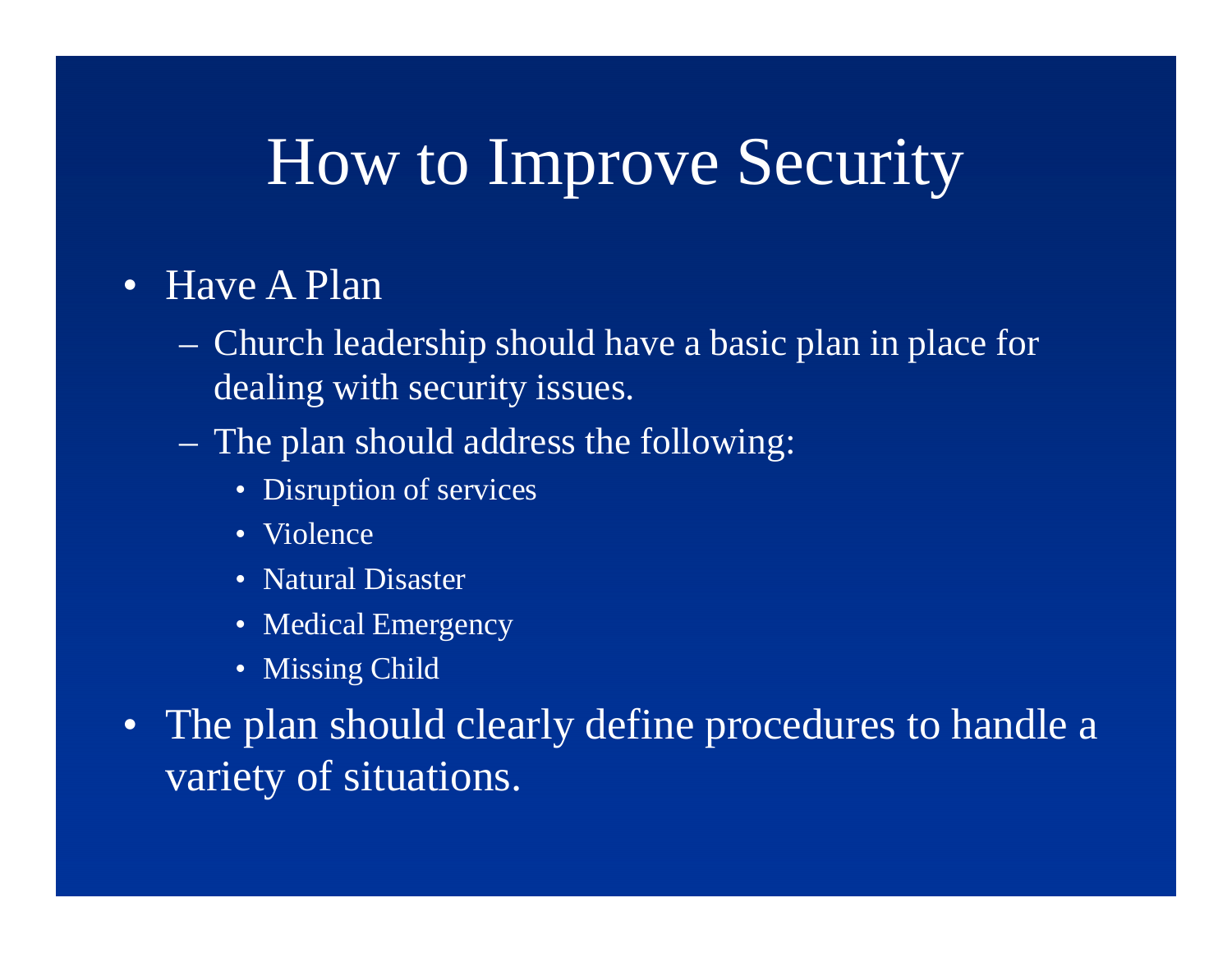### Have Someone in Charge

- A Church security team led by one person who is in charge of operations is usually the best way to improve security.
	- The person in charge needs tobe someone with command and control experience.
		- Current or retired law enforcementofficers or experienced military personnel are usually the best choices.

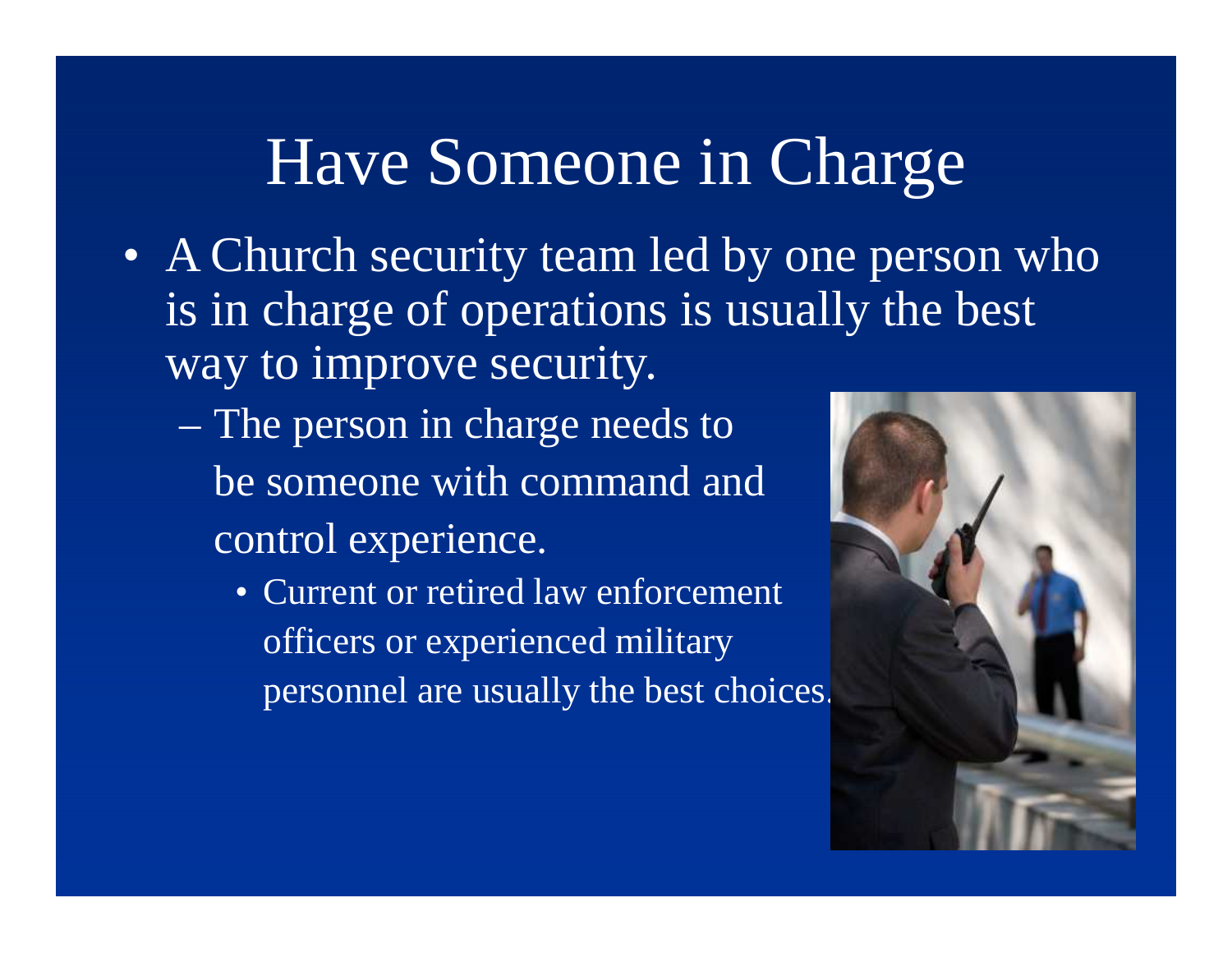#### Security Assessment

- Conduct a security assessment to identify any vulnerabilities.
	- Ideally, this assessment is conducted in conjunction with local law enforcement or other security professionals.
- Develop a security plan with guidelines that include defined roles for all staff. This includes greeters, ushers, and other frontline workers.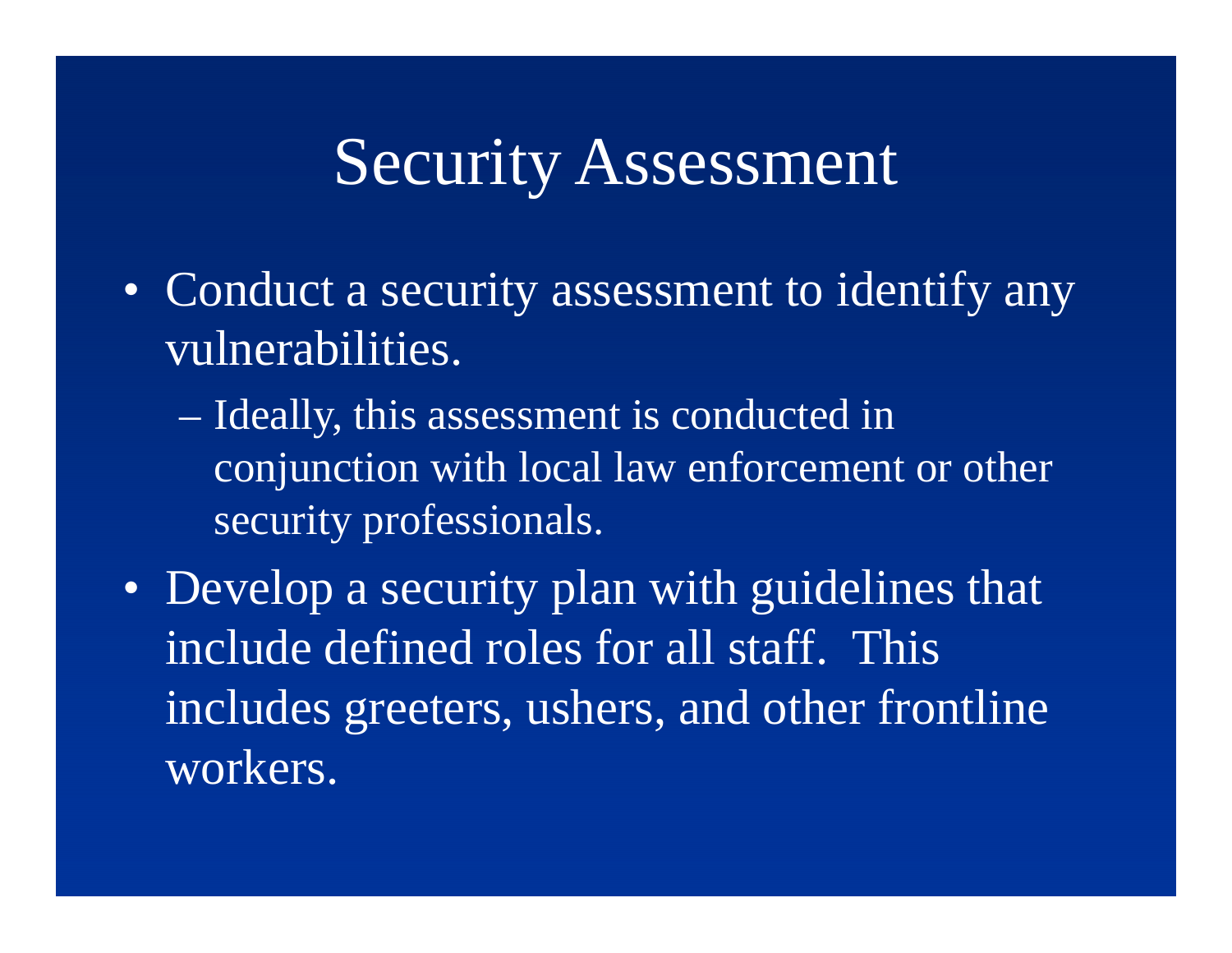#### • Surveillance

- <u>– Listo Listo Listo Listo Listo Listo Listo Listo Listo Listo Listo Listo Listo Listo Listo Listo Listo Listo </u> Surveillance and observation are critical to avoiding and minimizing harassment and threats.
- <del>La Carlo Carlo Carlo Carlo</del> Ideally, Church staff or volunteers need to confront any potential issue in the parking lot rather than inside.
- <u>– Liberator Angelski, politik a po</u> Video systems are alsovery helpful.
- $\mathcal{L}_{\mathcal{A}}$  Cameras not only actas a deterrent, but also preserve evidence for later analysis and prosecution.

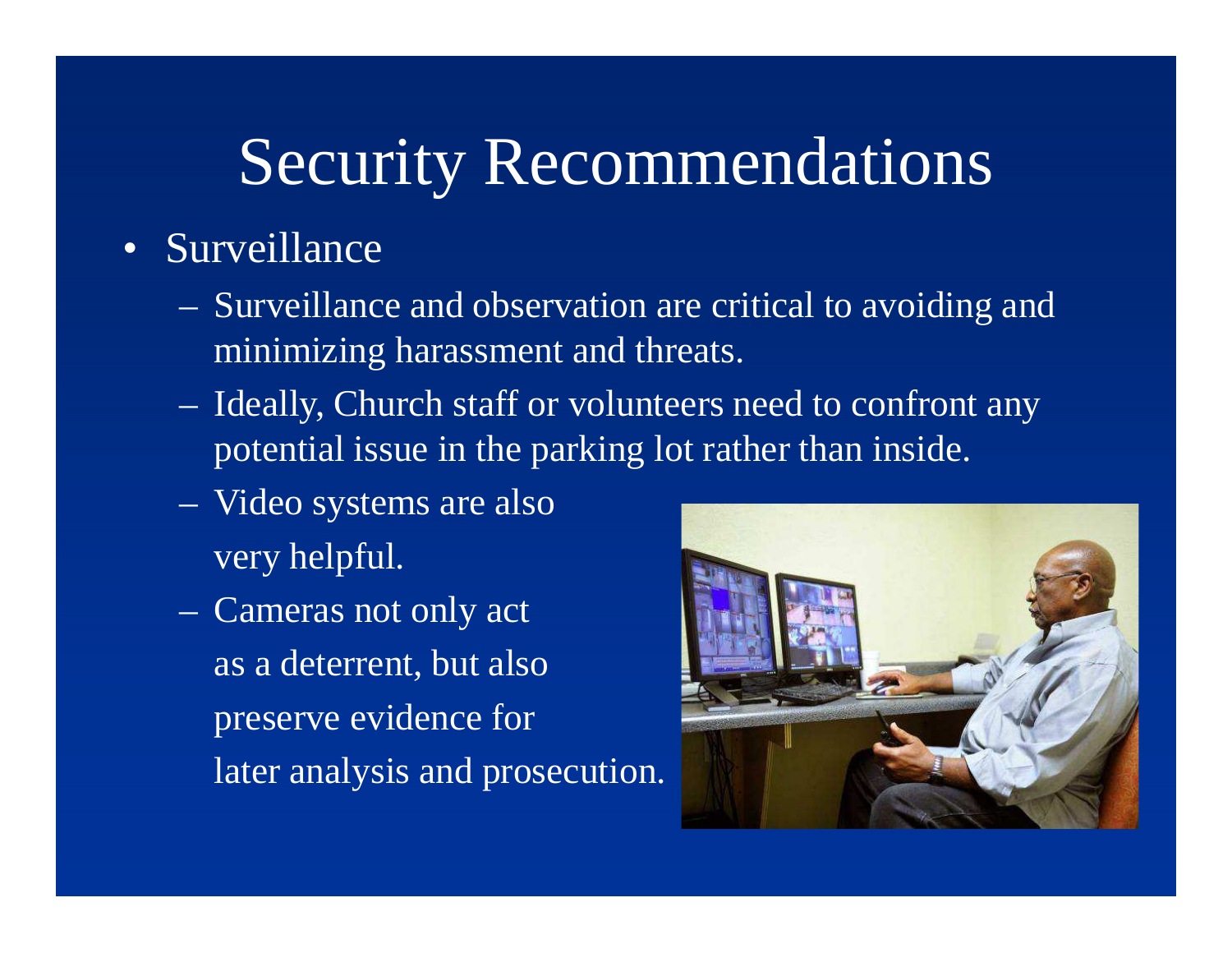#### • Use Multiple Layers of Security

- $\sim$  Train all greeters, ushers, and other staff to recognize and act on threats even if it is simply calling 911.
- $\sim$  Have volunteers patrol orwatch parking areas.
- **London Maria Barbara**  Ushers and greeters usuallyknow most people whoattend and should be trainedon how to deal with threatsor unruly persons.

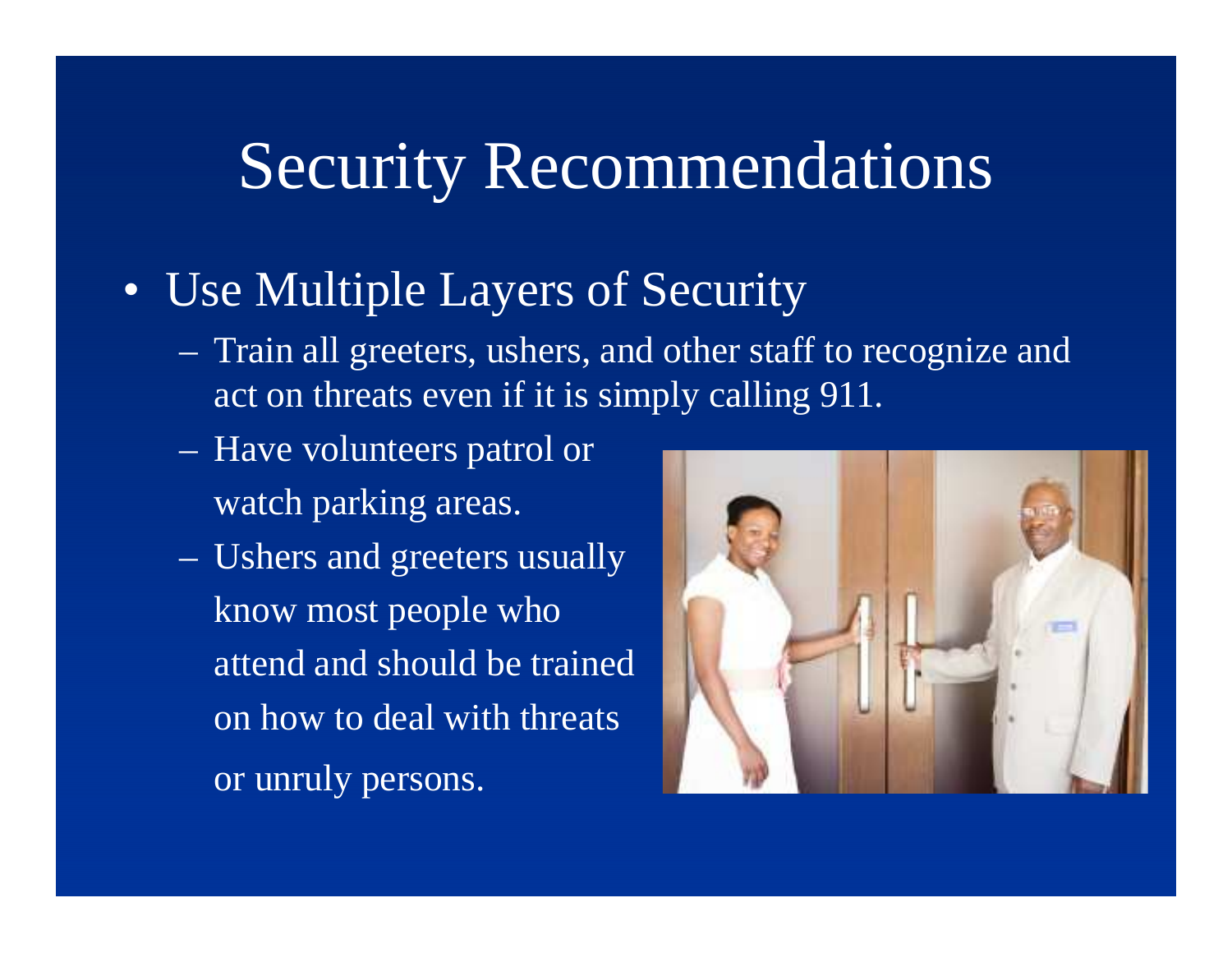- Conduct Training of your Security Team.
	- The more the better.
	- If your congregation has law enforcement members or military personnel they should be recruited to assist in training and help with security.
	- Have local law enforcementassist in training.

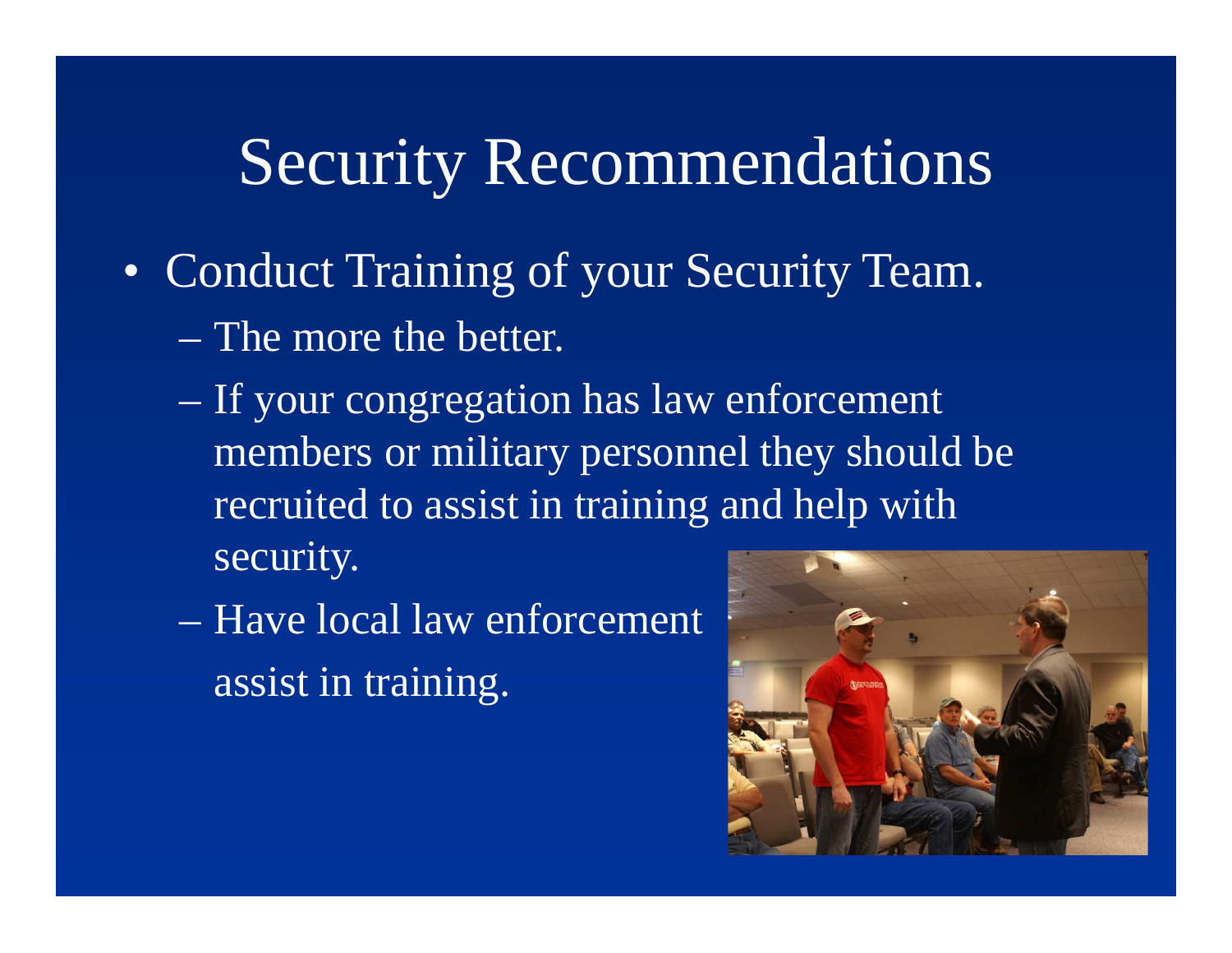- Communication is essential to church security.
	- Have a plan to quickly communicate with security teams and church leaders if an incident occurs.
	- Have a system in place to alert Sunday School teachers and child care/nursery staff if an incident occurs.
	- It can be any of the following methods:
		- Two way radios
		- Intercom
		- Text Messages
		- Phone Calls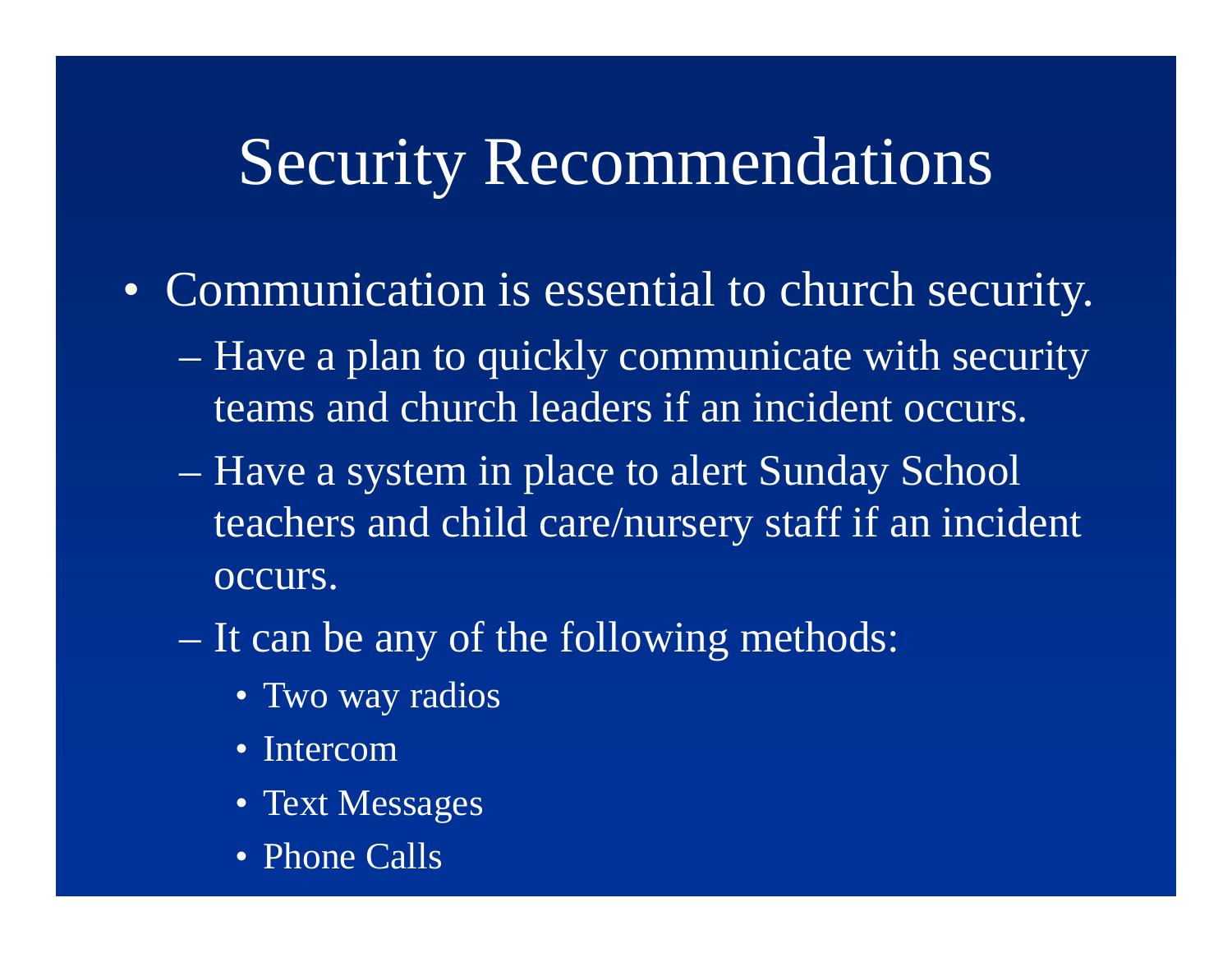- Be Ready to Lockdown Child Care/Nursery
	- Have procedures in place for lockdown of sensitive places, such as child care/nursery.
	- Procedures need to be in place for notifying the child care/nursery staff of any disruption or security threat.
	- The child care staff should immediately lock all entrances into the child care/nursery area, allowing no entry until the incident has been resolved.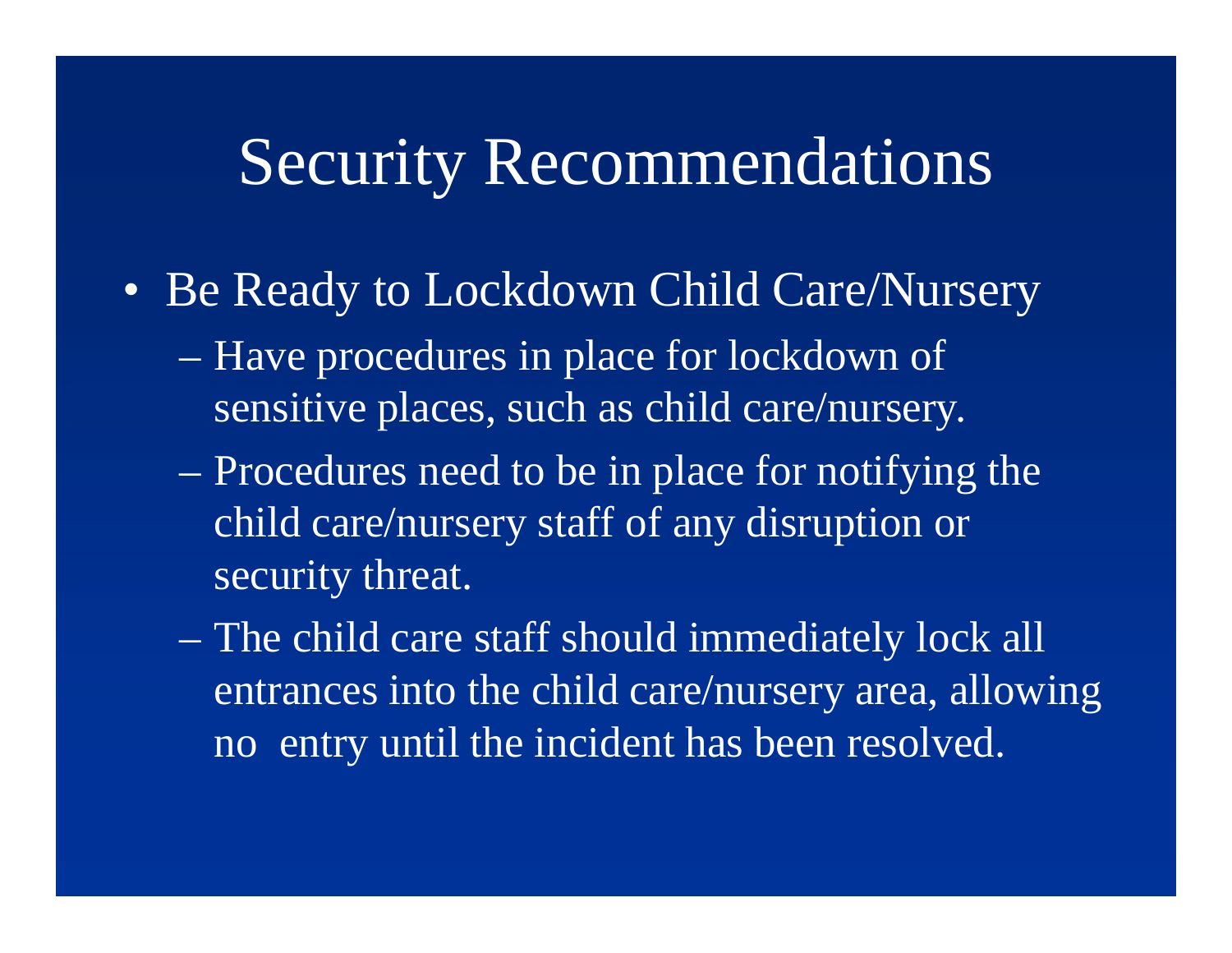- Check-In System for Child Care/Nursery
	- You need a tested and effective system for child care/nursery check-in and check-out. Allow no deviations from the system.
	- Volunteers and workers need tobe trained to question anythingthat doesn't "look right".
	- Prepare to deal with complaintsabout the inconvenience.
- Conduct Background Checks OnAll Child Care/Nursery Workers

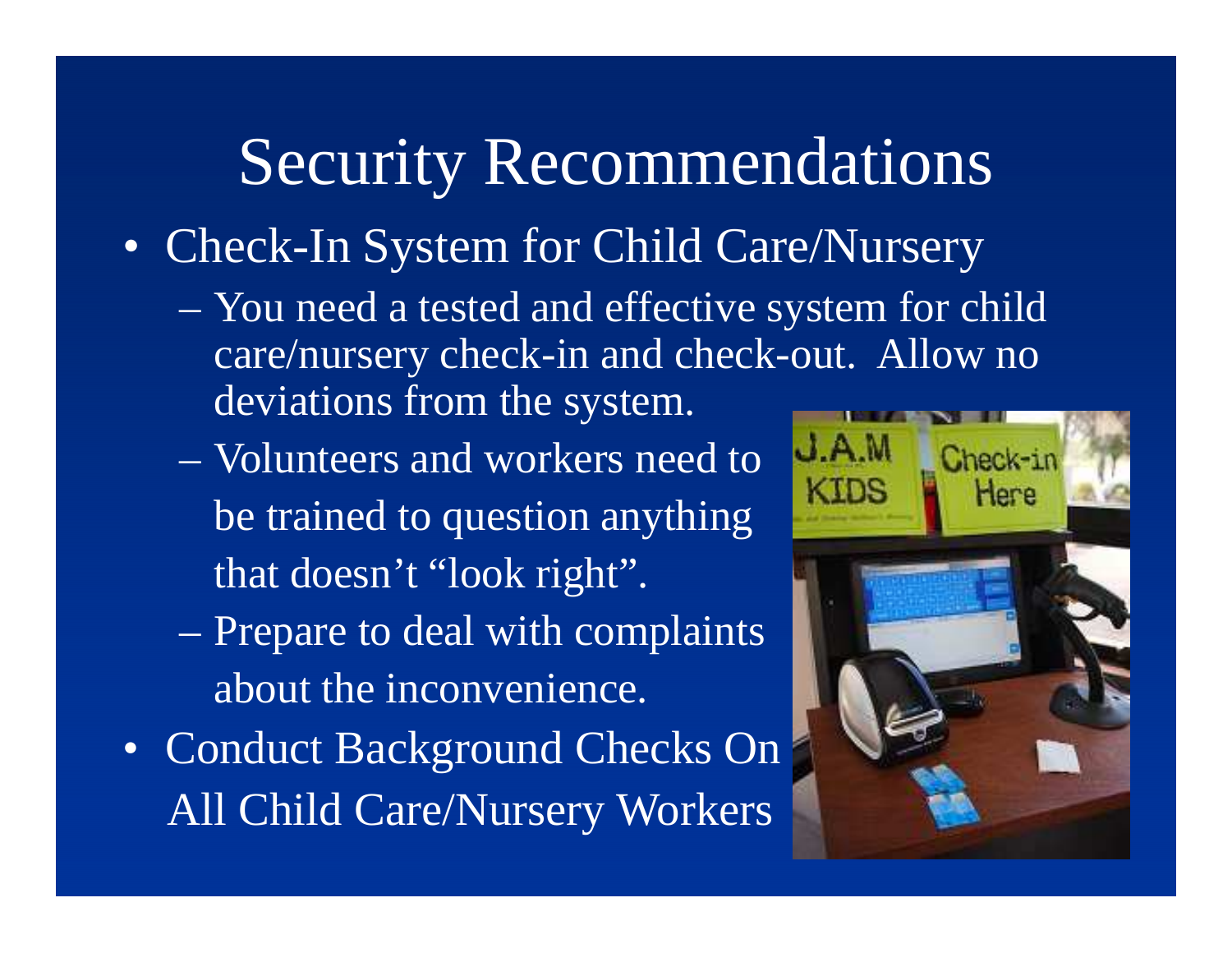#### • Act Quickly and Calmly

- <del>La Carlo Carlo Carlo Carlo</del> Church security and/or ushers should become visible at the first signs of a disruption or trouble.
- <del>La Carlo Carlo Carlo Carlo</del> They should place themselves between the disruptors and the congregation.
- <u>– Listo Listo Listo Listo Listo Listo Listo Listo Listo Listo Listo Listo Listo Listo Listo Listo Listo Listo </u> This will help people remain calm, and will help isolate the disruptors early and prevent them from moving freely within the Church.
- $\sim$  Someone on the Church staff should reassure the congregation that the situation is being handled and the service will resume momentarily.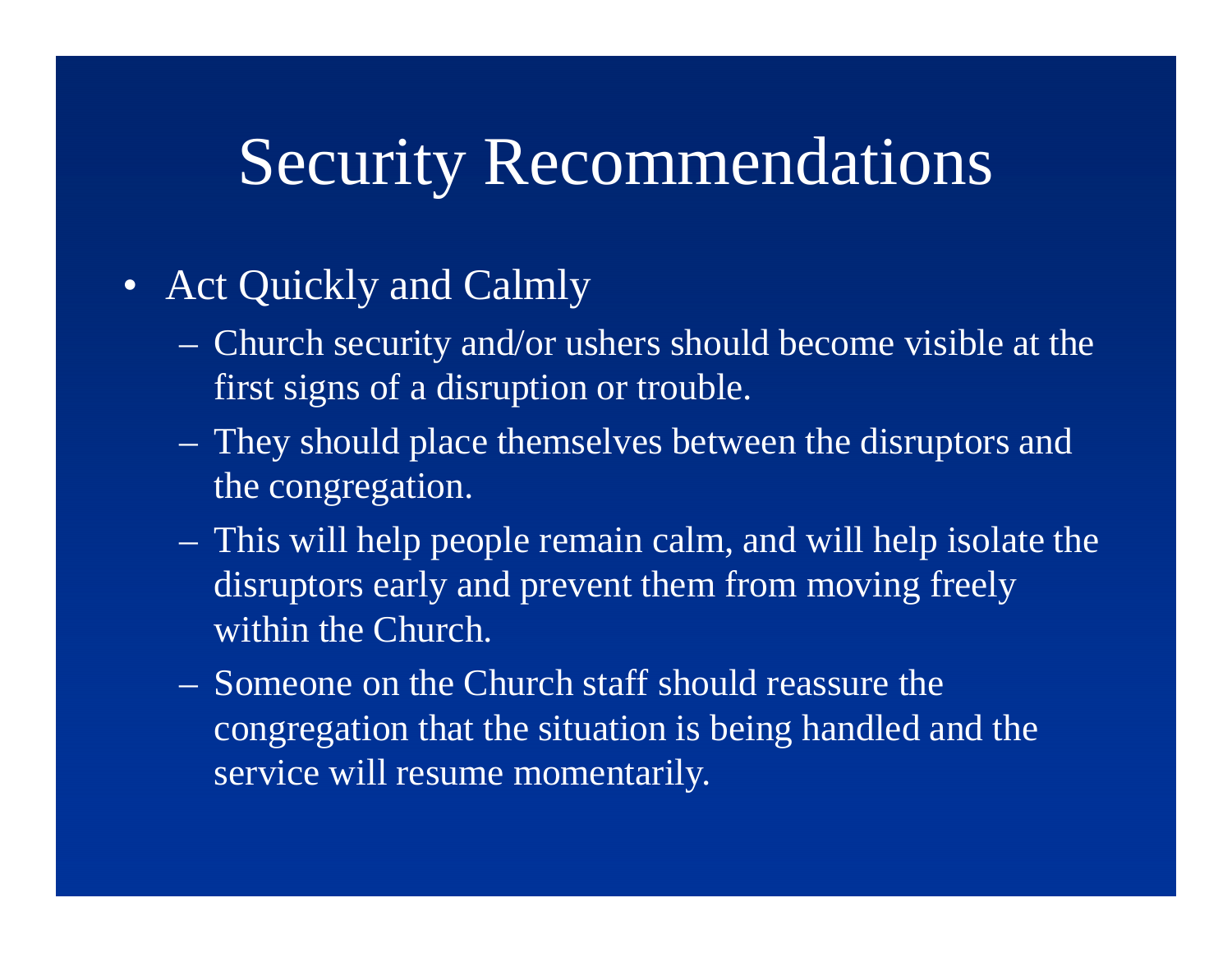- Medical Emergencies
	- Have a list of Doctors, Nurses and Paramedics in your congregation who would be willing to help in a crisis.
	- Have a first aid kit readily available.
	- Have an Automated External Defibrillator (AED) on the property and easily accessible with volunteers trained to use it.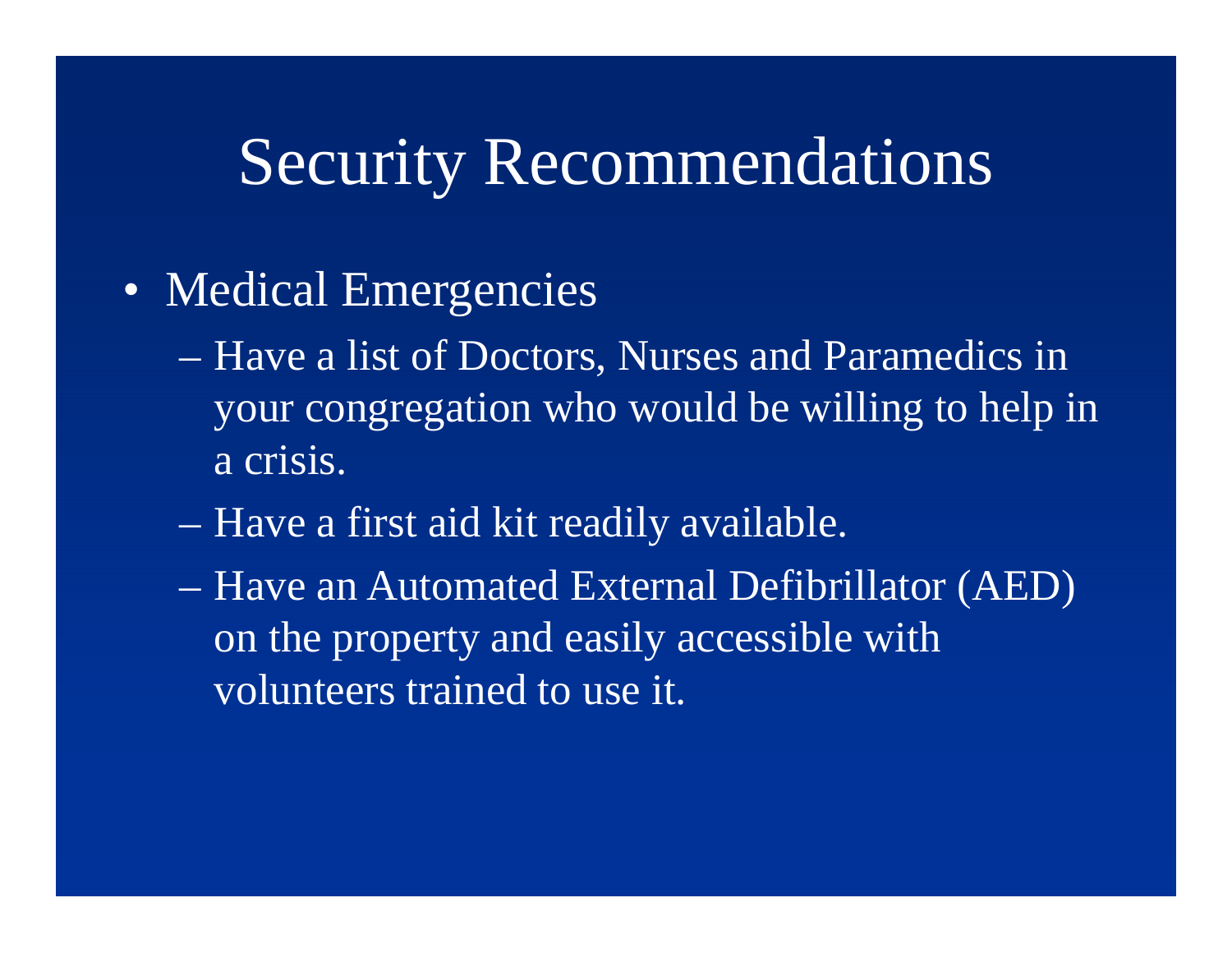#### • Other Tips For Security Improvement

- Control access points, use only necessary entrances and exits. "Necessary" is the key word and should not be replaced with "Convenient".
- Have greeters at all entry doors.
- Church keys, who has them?
- Staff and volunteers should not work alone especially at night.
- Conduct opening inspections to be sure the property is secure.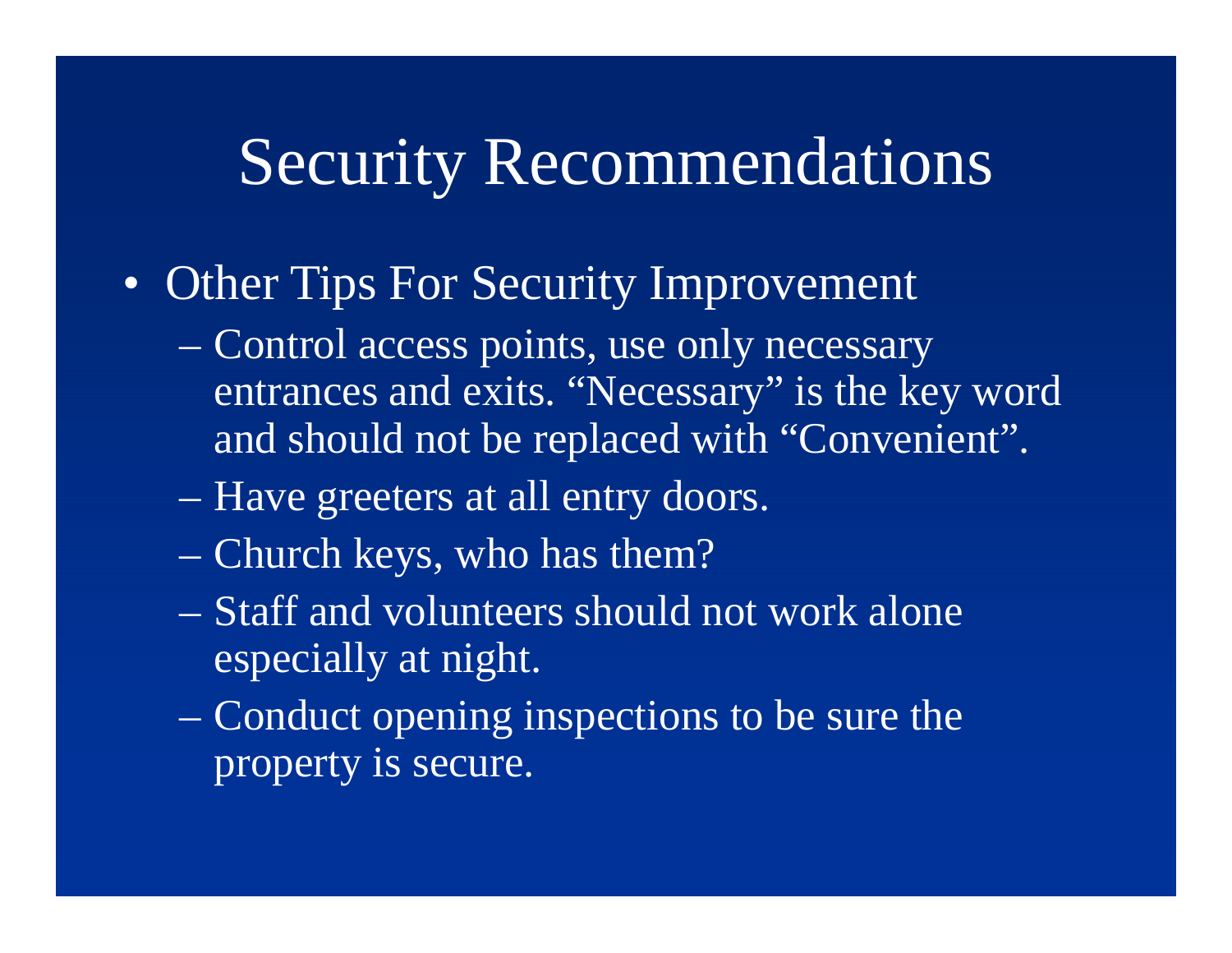- <u>– Listo Listo Listo Listo Listo Listo Listo Listo Listo Listo Listo Listo Listo Listo Listo Listo Listo Listo </u> Make sure lighting is sufficient and shrubbery is maintained to limit hiding places.
- <del>katalog katalog a</del> Conduct closing inspection to make sure all windows and doors are secure and that someone is not left in the facility.
- <u>– Liberator Angelski, politik a po</u> Ensure that the inside of the facility is properly lighted and exits are marked.
- **London Maria Barbara**  Have an emergency plan in place and periodically practice it. When it becomes necessary, revise and update the plan.
- **London Maria Barbara**  Maintain an inventory of all expensive or easily stolen items and perform a periodic audit to ensure all items are present.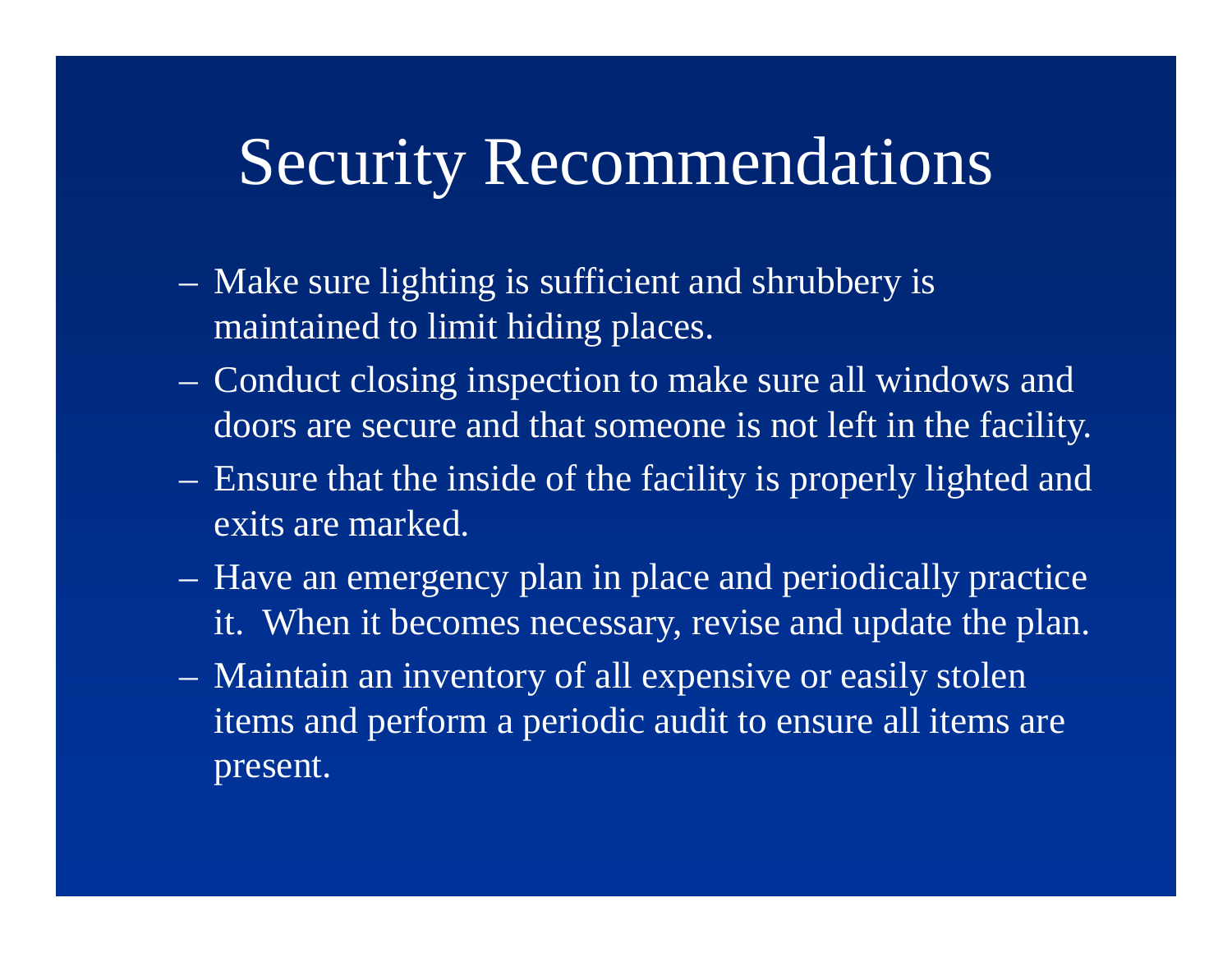## Disruptors

- Isolate or Remove
	- Churches have the right to remove disruptive individuals.
	- Verbally communicate to the disruptors that they are trespassing and they must leave.
	- If they refuse to leave, it may be best to keep them contained and wait for law enforcement to arrive unless they pose a physical threat.
	- To the extent possible, move congregants who are in close proximity to another part of the sanctuary.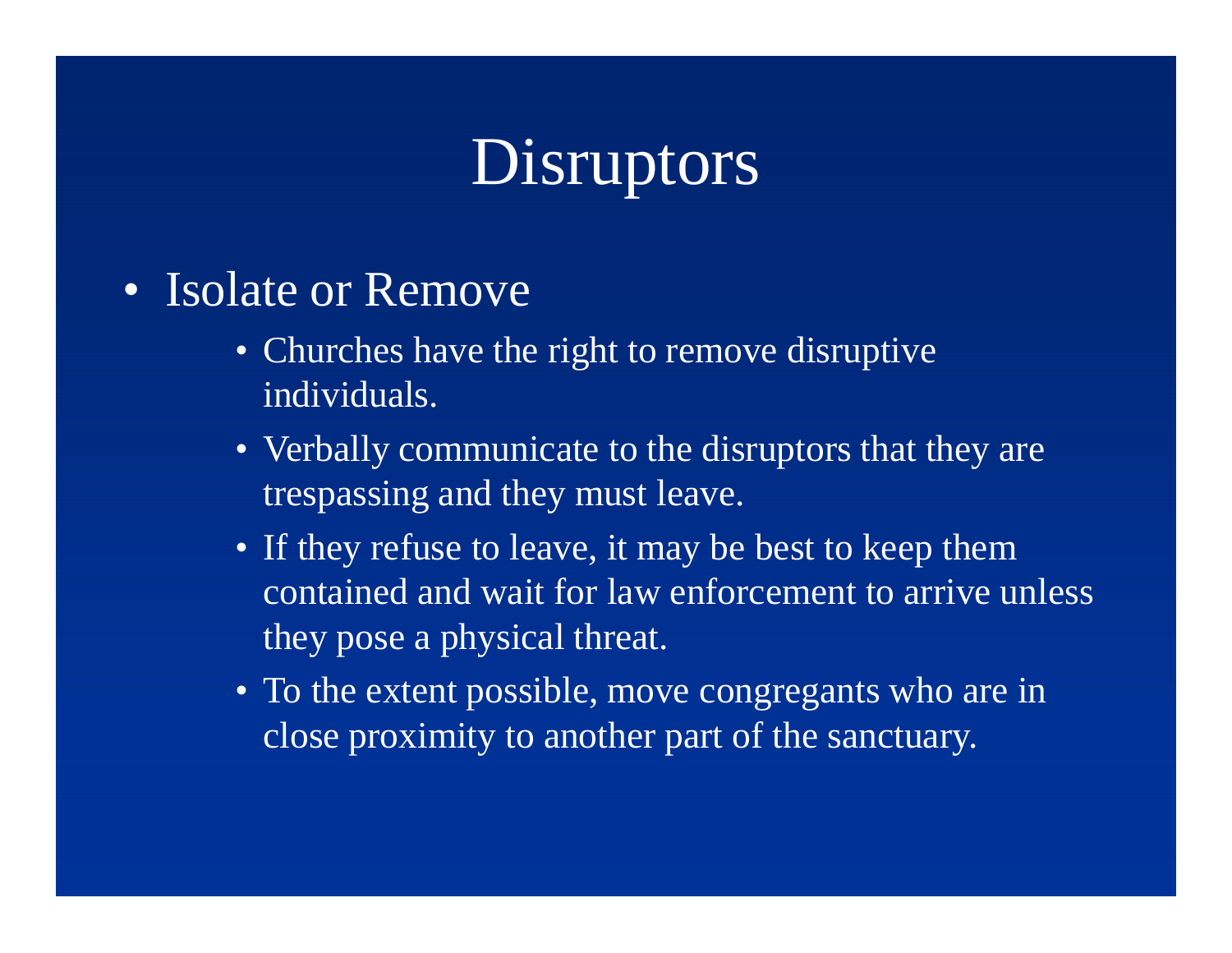## Disruptors

- Keep Potential Disruptors Out
	- Courts have held that Churches have the right to keep people out of the Church.
	- An individual does not have a legally protected right to enter and remain on private property.
	- If you know a person is a security threat or potentially disruptive, you have the right to keep them from entering.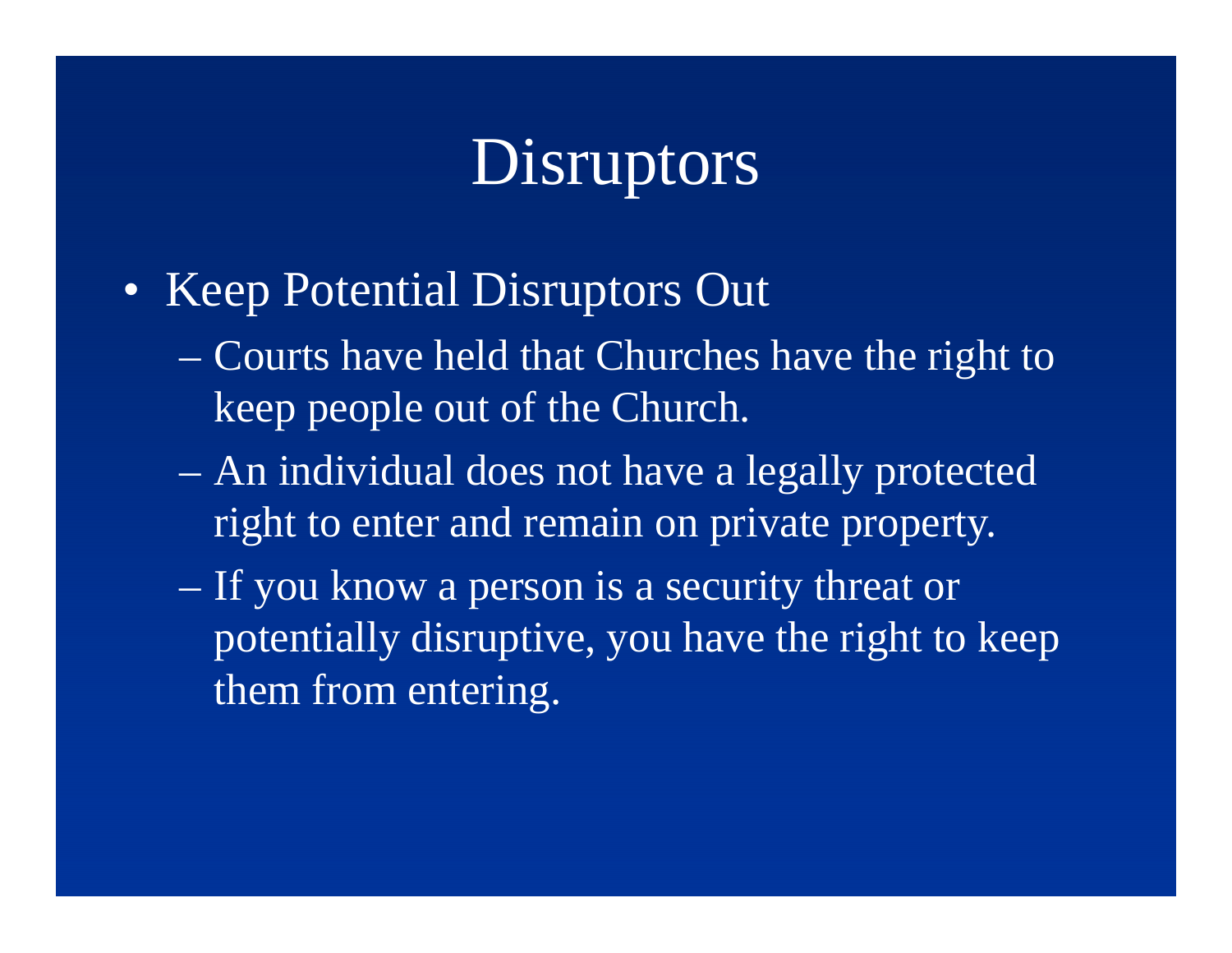#### Active Shooter

Having an active shooter in the church is an unlikely scenario for any church but you need a plan.

- $\sim$ Follow protocols rather than improvising.
- $\sim$  Reduce provocation. Set guidelines for denying access to people who are unstable, agitated, angry, or intoxicated.
- $\sim$ Alert the entire security team and call 911.
- <u>– Listo Listo Listo Listo Listo Listo Listo Listo Listo Listo Listo Listo Listo Listo Listo Listo Listo Listo </u> Have a security team secure any child care/nursery areas.
- **London Maria Barbara** Evacuate worshippers when possible and secure doors.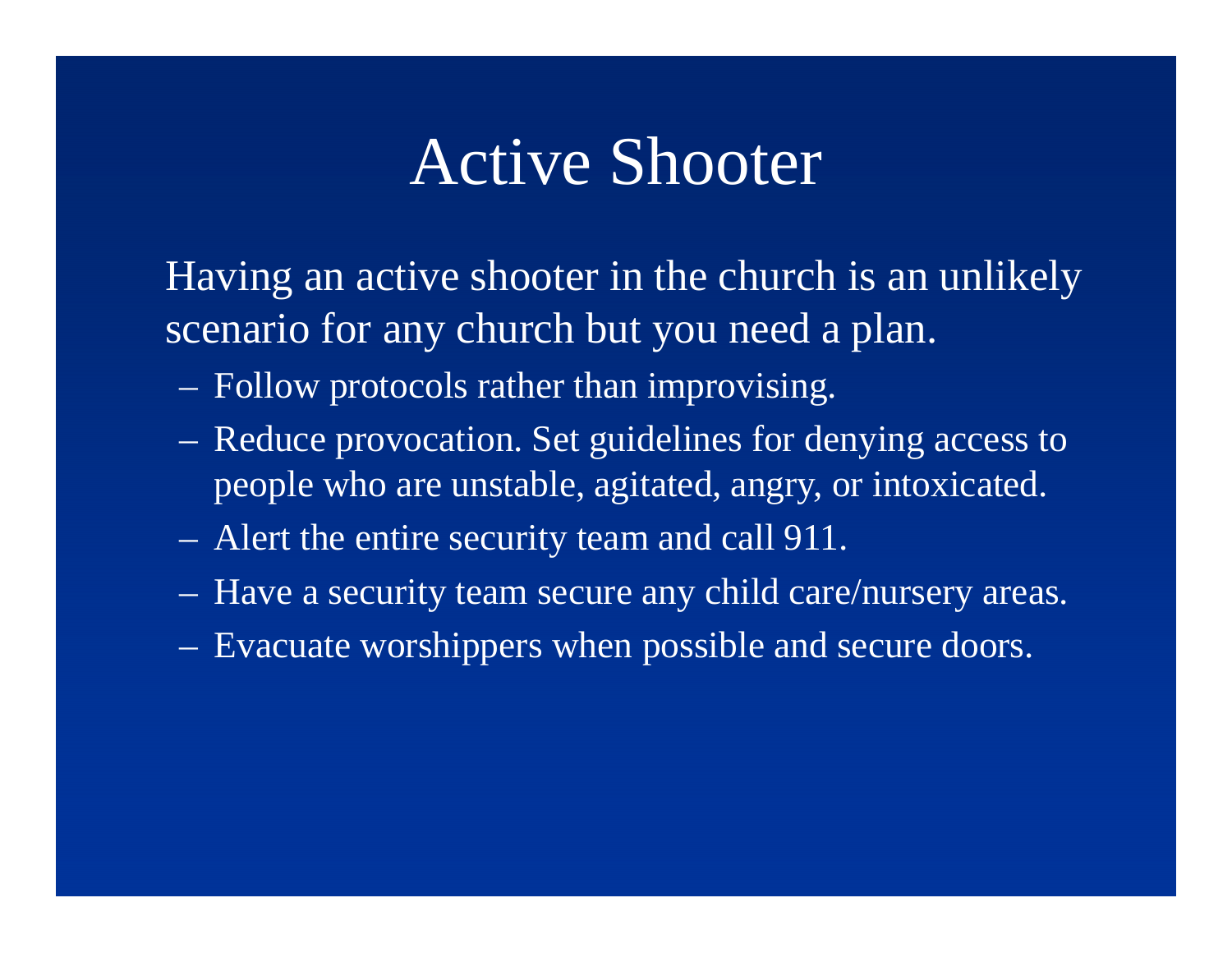#### Active Shooter

- If an active shooter engages the congregation:
	- Direct confrontation is essential
		- This is dangerous, but you can improve your chances by distracting the shooter.
		- Weaken his shooting ability by throwing hymnals, yelling from multiple directions, and tackling him from behind.
			- Use weapons of opportunity
				- » Fire Extinguishers
				- » Candelabras
				- » Hymnals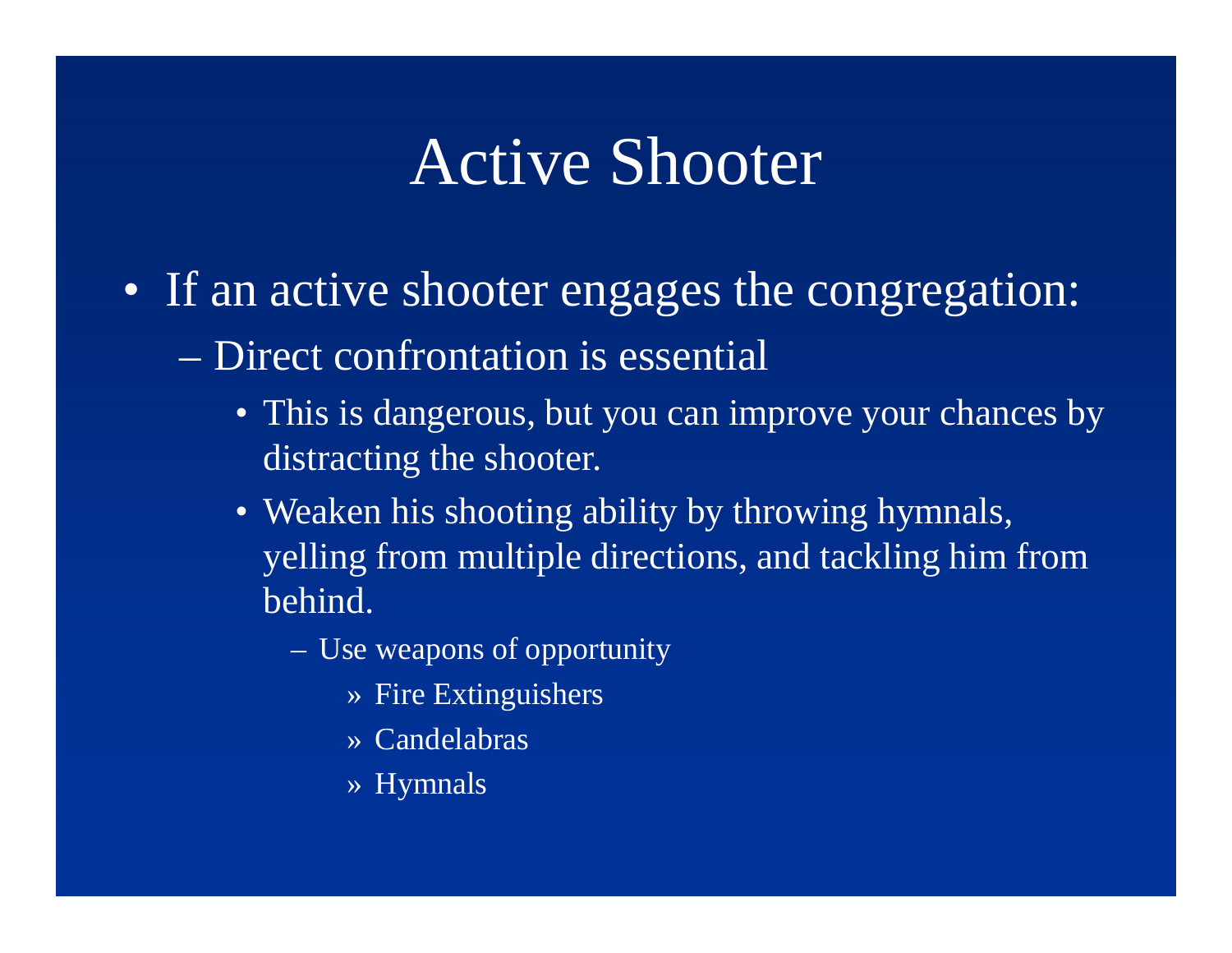#### Active Shooter

- Have the security team approach and overwhelm the shooter by any means necessary
	- Armed off duty law enforcement/military should be trained to deal with this type of threat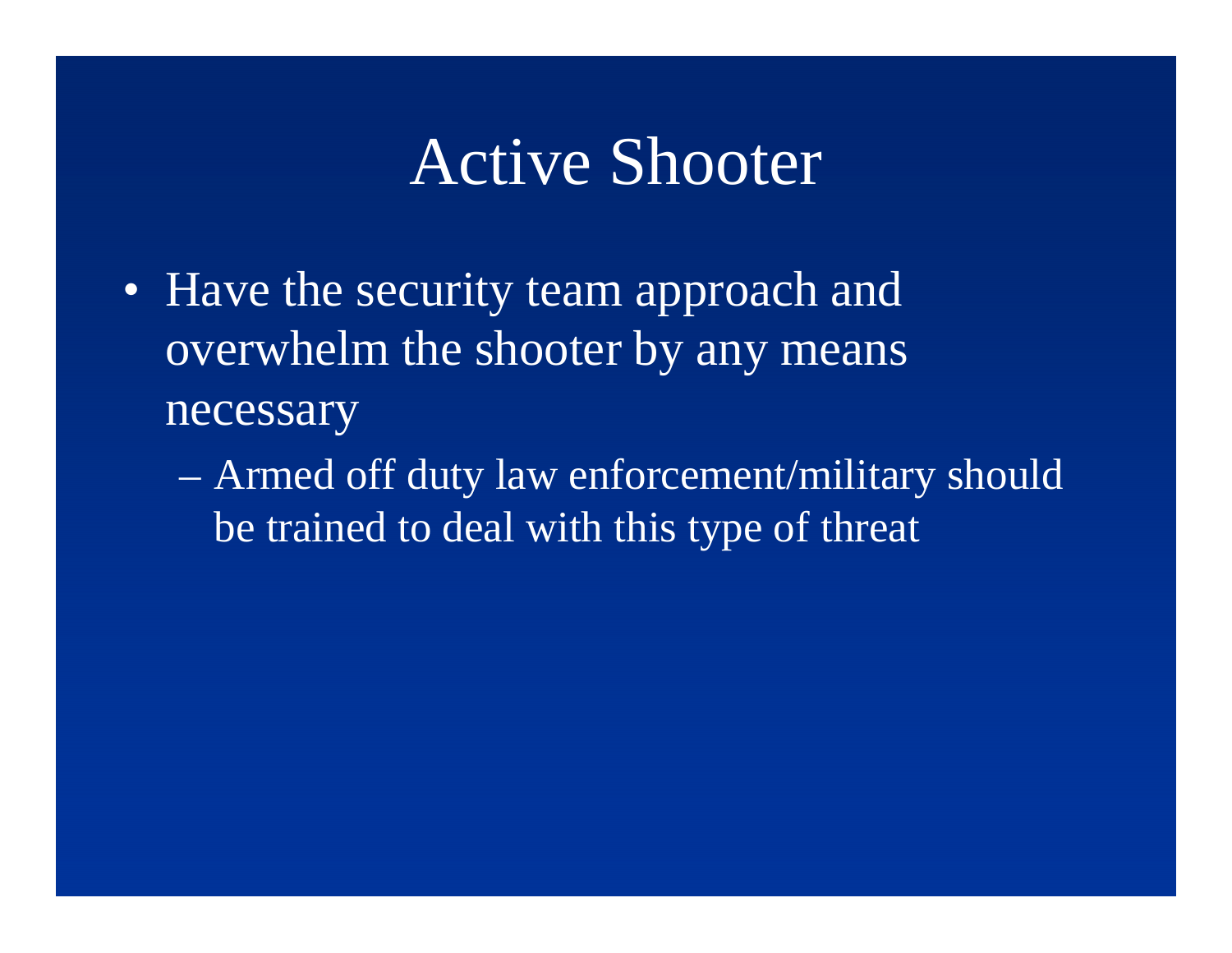# Run, Hide, Fight

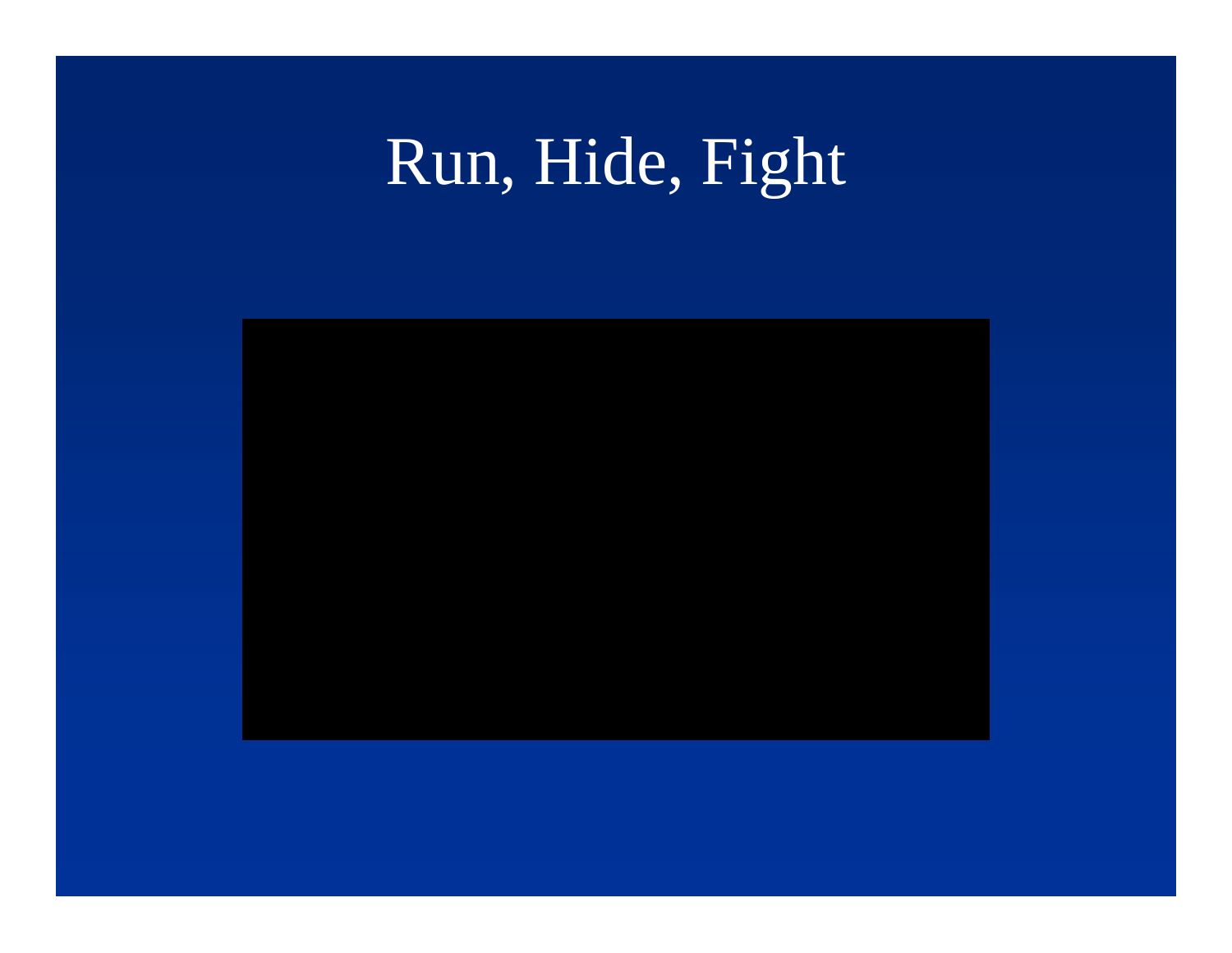#### Responding to Transients

- Helping the poor is central to the church's mission. But that does not mean this help should be provided thoughtlessly or without concern for the welfare and safety of those who work with the needy.
- To avoid problems, the church staff needs training and guidance in responding to transients as well as other individuals seeking help.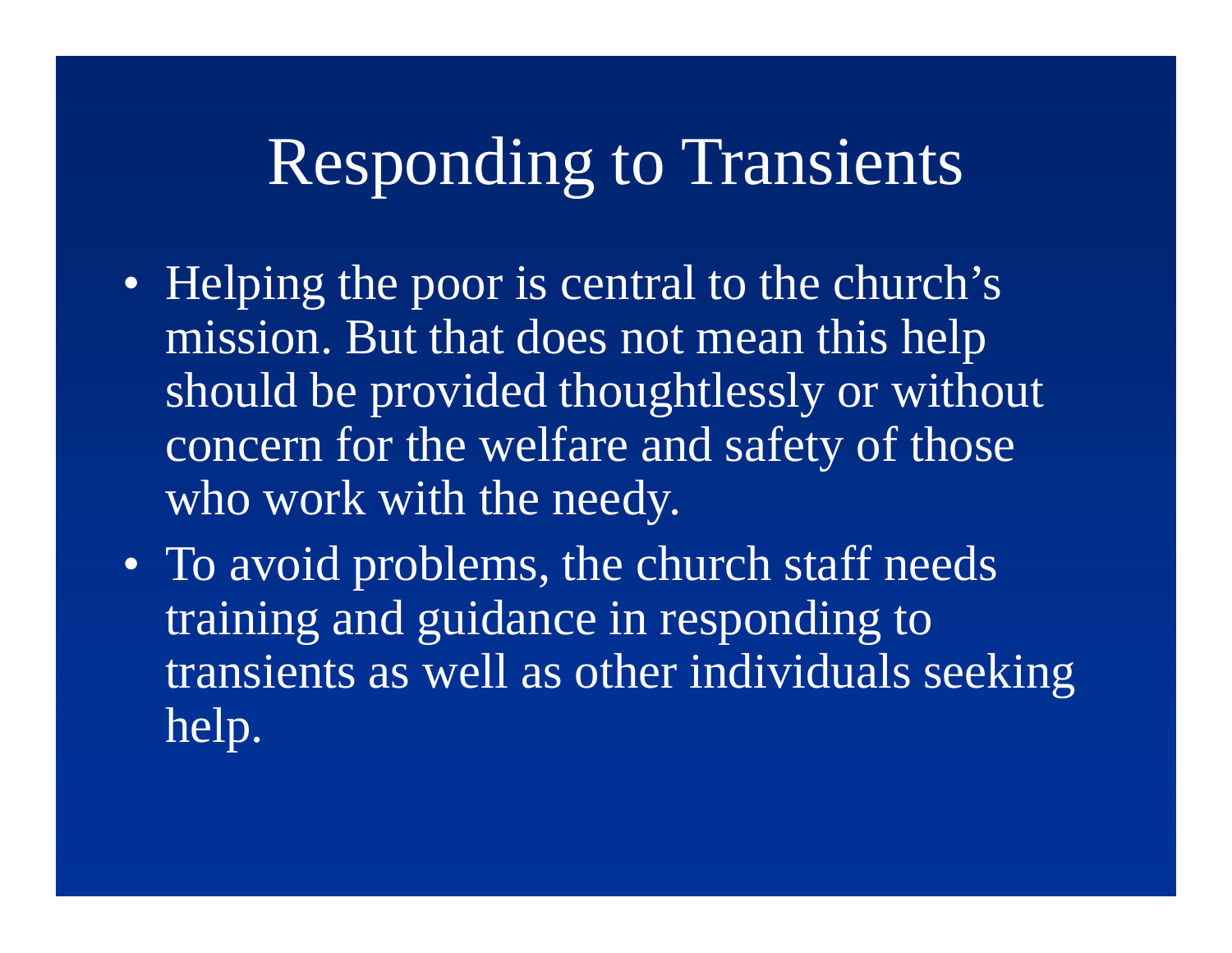#### Responding to Transients

- Define each staff member's role with respect to the church's ministry of caring for the needy.
- Provide training to church secretaries and other staff members on how to respond to transients.
- Tell people what you can do rather than what you cannot do. Keep coming back to "Let me tell you what we can do." This may mean you can only make a referral for the individual.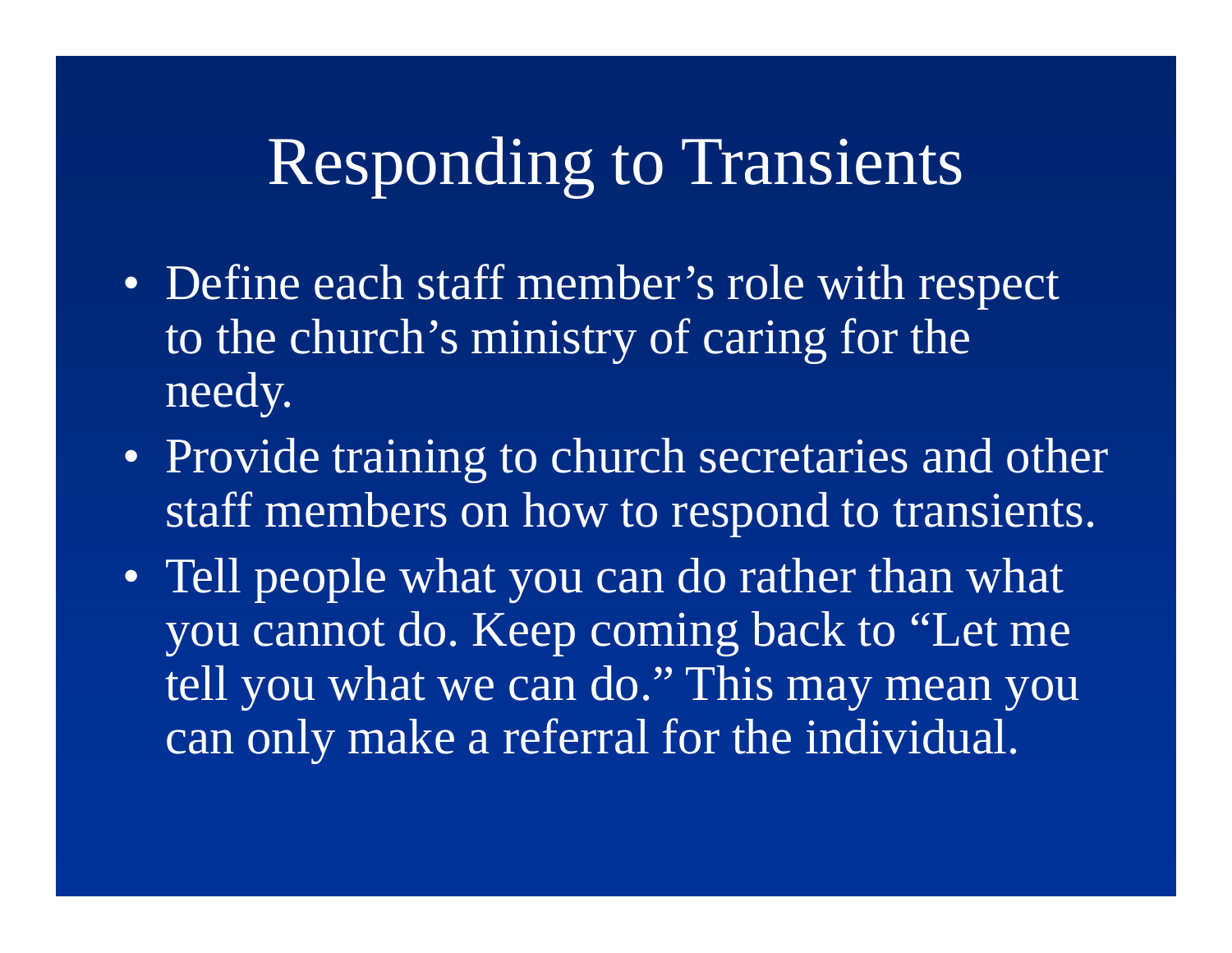## Responding to Transients

- Establish procedures to enhance personal safety inresponding to the needs of transients.
	- $\sim$  When a secretary is working alone at the church, the building should be locked.
		- Electronic lock
		- Doorbell
- If a secretary or other church staff is working alone at the church:
	- $\mathcal{L}_{\mathcal{A}}$ Do not indicate this to a stranger or over the phone
- Have a voucher system rather than giving out cash.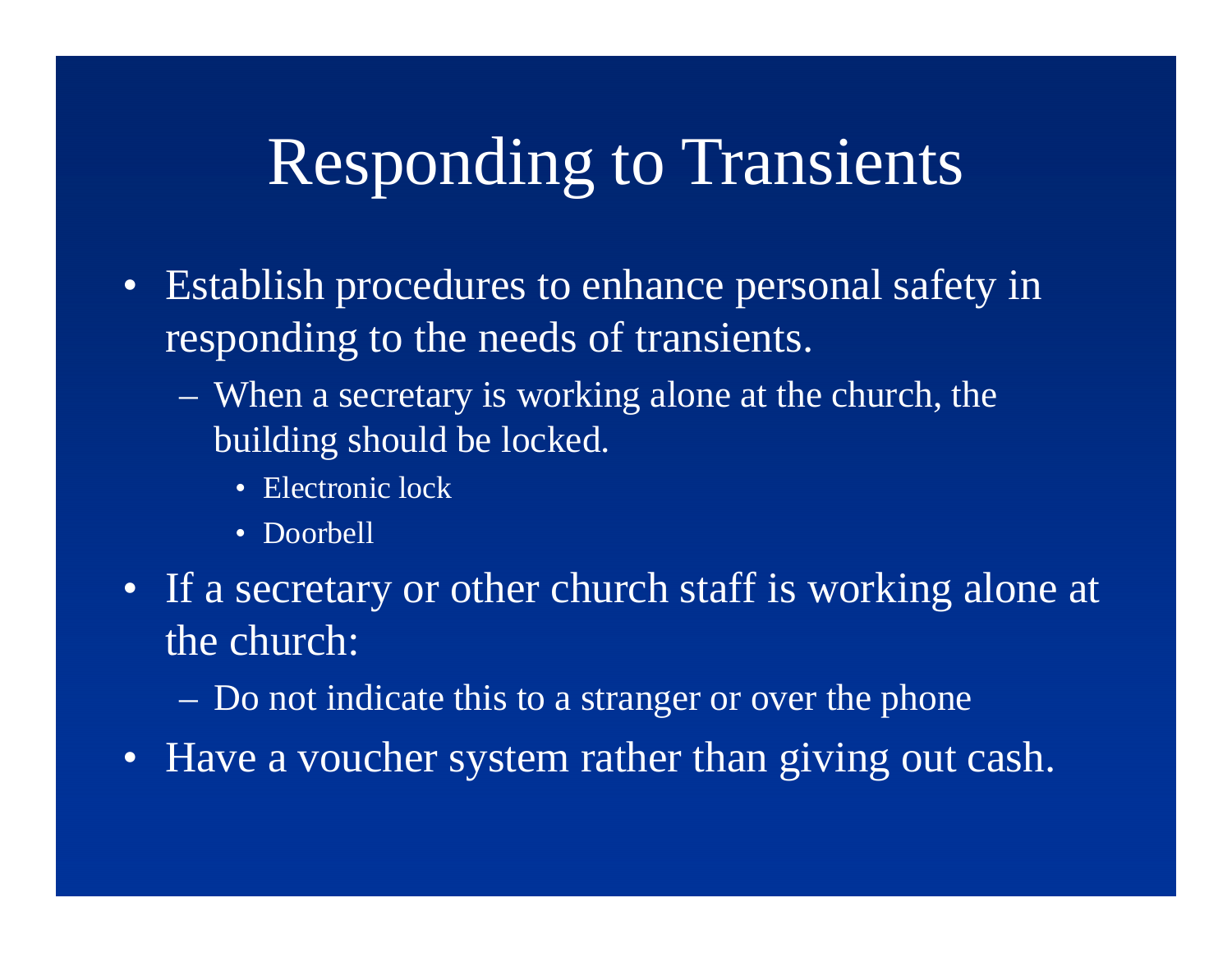## Working Alone

- If someone is working at the church alone:
	- Let others know your schedule.
	- Keep all doors secured.
	- Do not allow strangers to enter when alone.
	- If at night, call someone and let them know you are leaving and driving home.
	- Have adequate lighting around parking areas and walkways.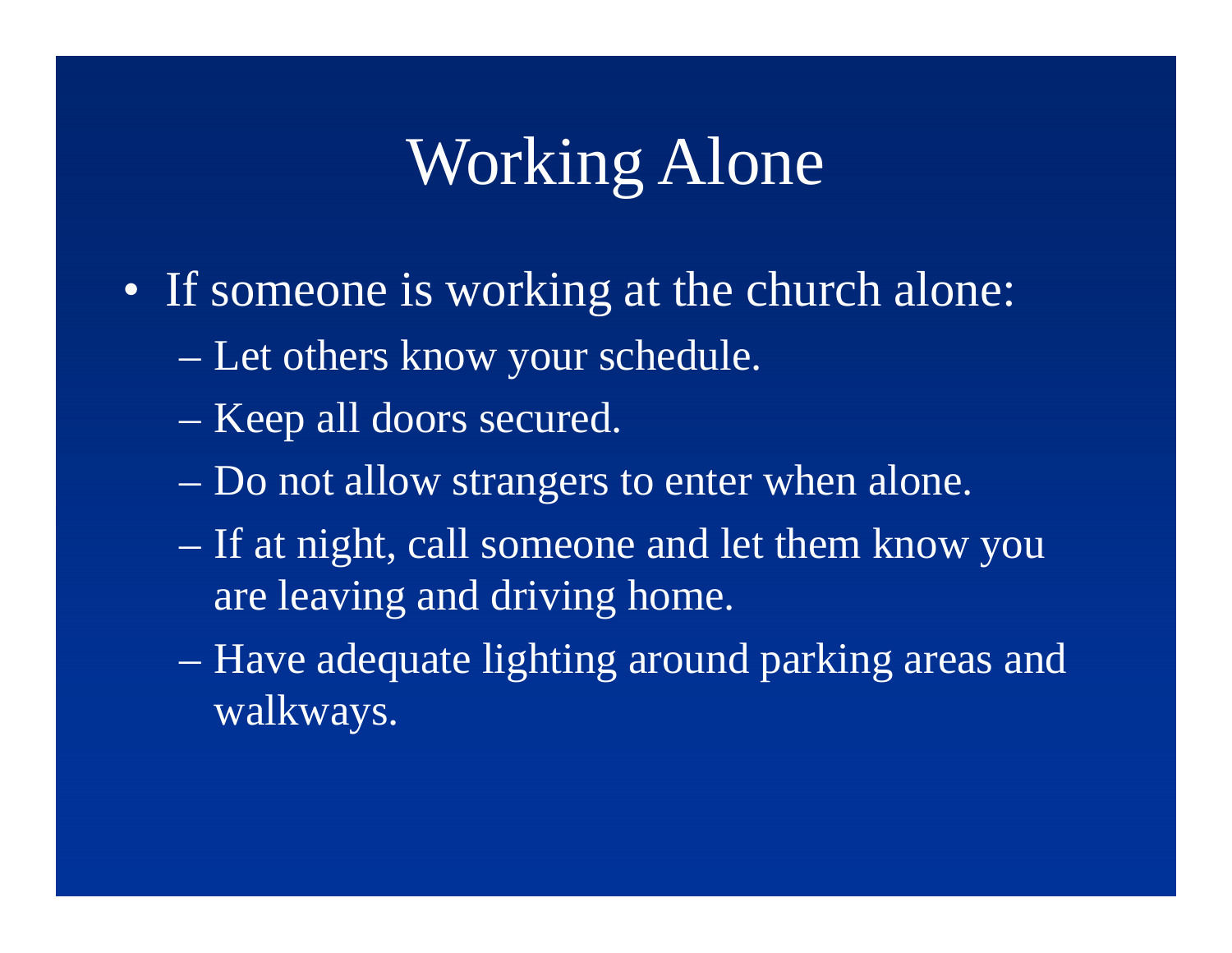# Call 911

- Don't hesitate to call **911** immediately if you feel an unsafe situation is developing.
	- The caller should stay on theline until law enforcement arrives
	- The manner in which the call is made and the information given is important, so do not downplay the event.

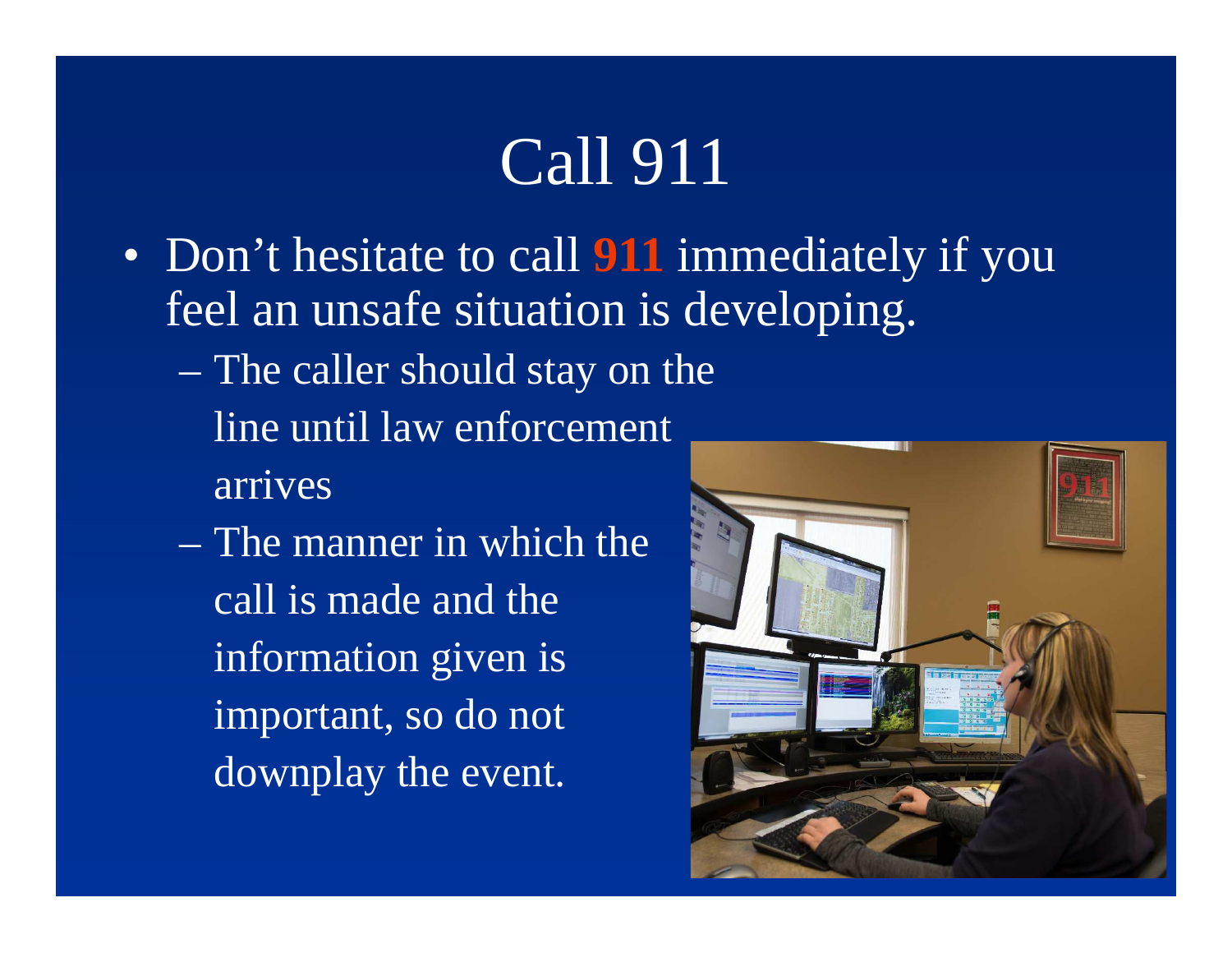## Georgia Firearms Laws

- Georgia Weapons Carry License (GWCL)
	- Paulding County Probate Court (770) 443-7541
	- Cost: \$79.25 (Valid 5 Years)
	- Open Carry or Concealed Carry

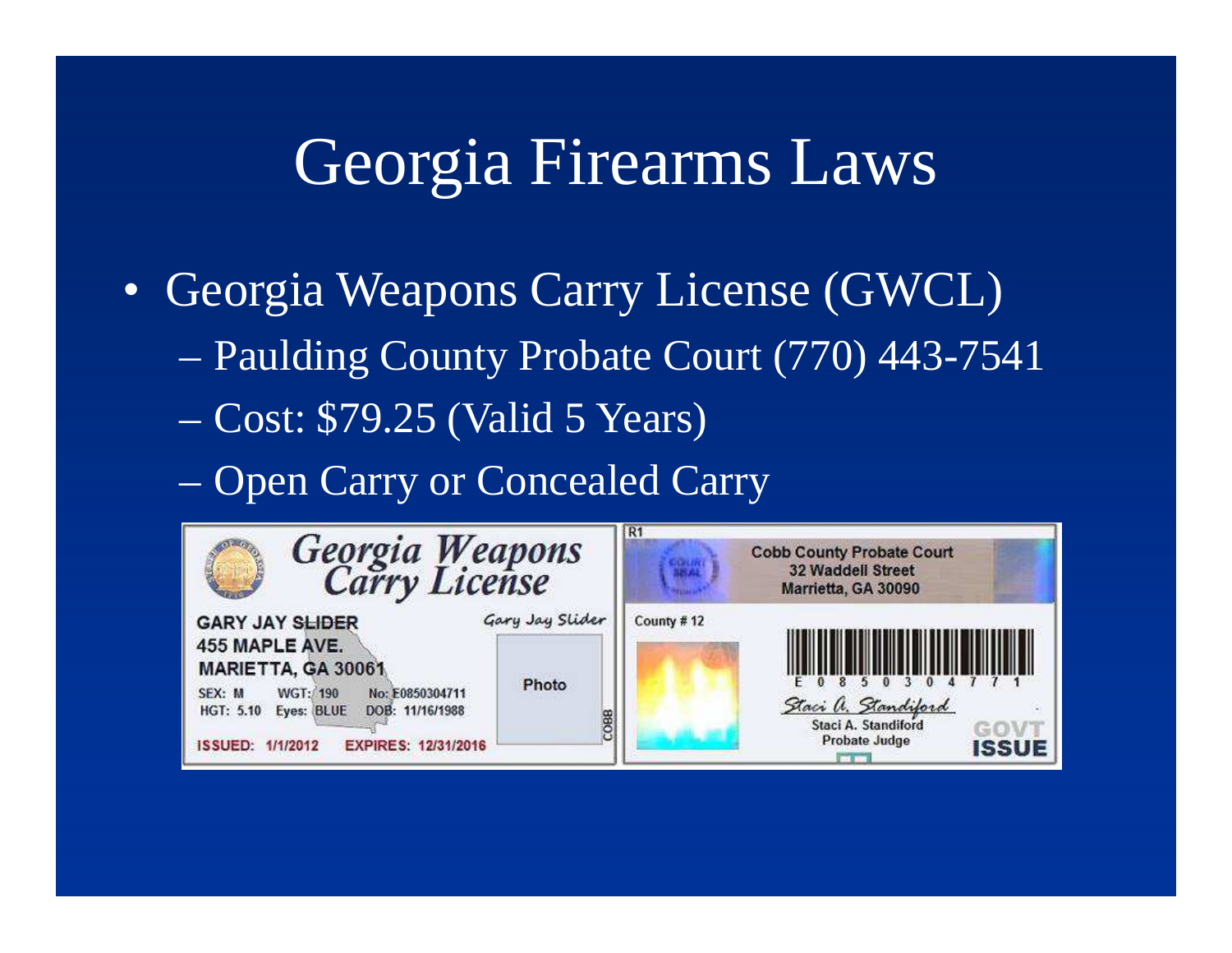#### Firearms In Churches

#### $\bullet$ OCGA 16-11-127(b)(4)

–It is illegal to possess a long gun or pistol in a place of worship, unless the governing body or authority of the place of worship permits the carrying of weapons or long guns by license holders.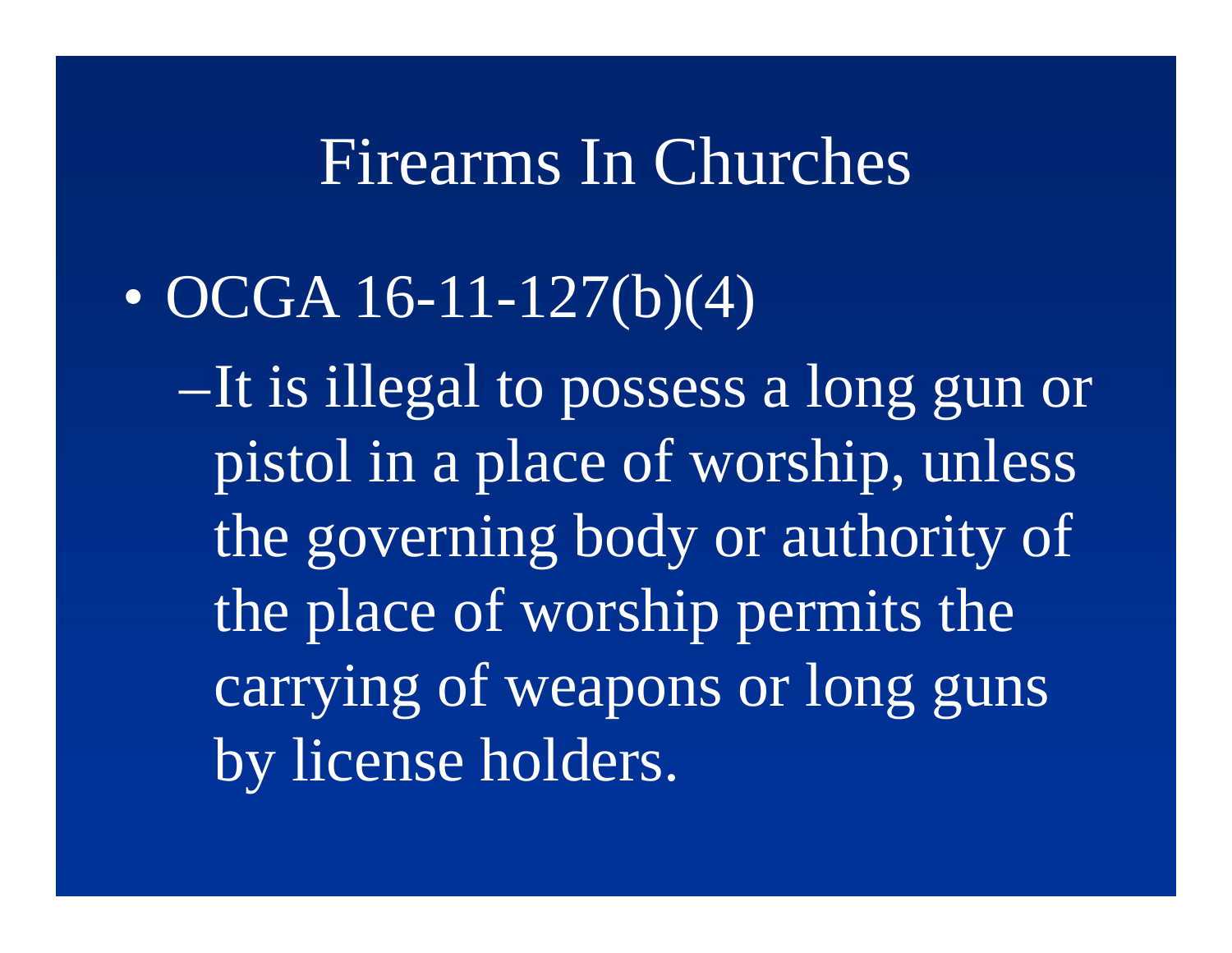# Firearms In Churches Summary

- It is illegal to have firearms in church unless:
	- The governing body/authority allows it
	- If it is allowed, the individuals carrying must have a valid GWCL on their person
	- If allowed, weapons can either be carried concealed or open carry
	- It is recommended that the pastor and/or leadership team know exactly who is carrying a firearm inside the church and limit that to those who are highly trained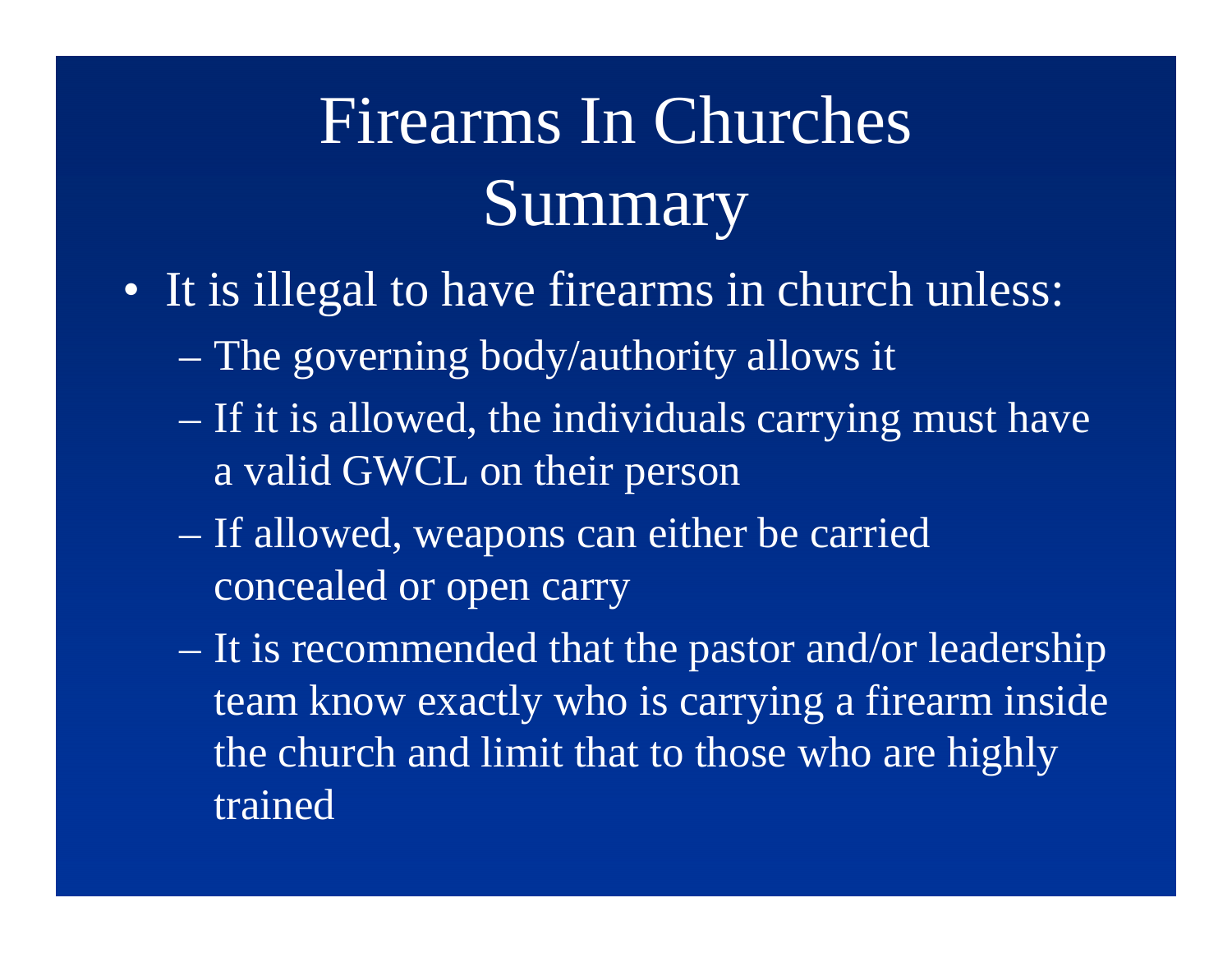#### Remember

- The best security is awareness.
- Have a plan in place and practice it.
- Prepare for the worst case scenario.
- Good security can be in place with minimal intrusion to the congregation.
- There is no assurance that a violent episode can be avoided. By taking responsibility for the safety of your Church, you will have done the best thing to prevent it.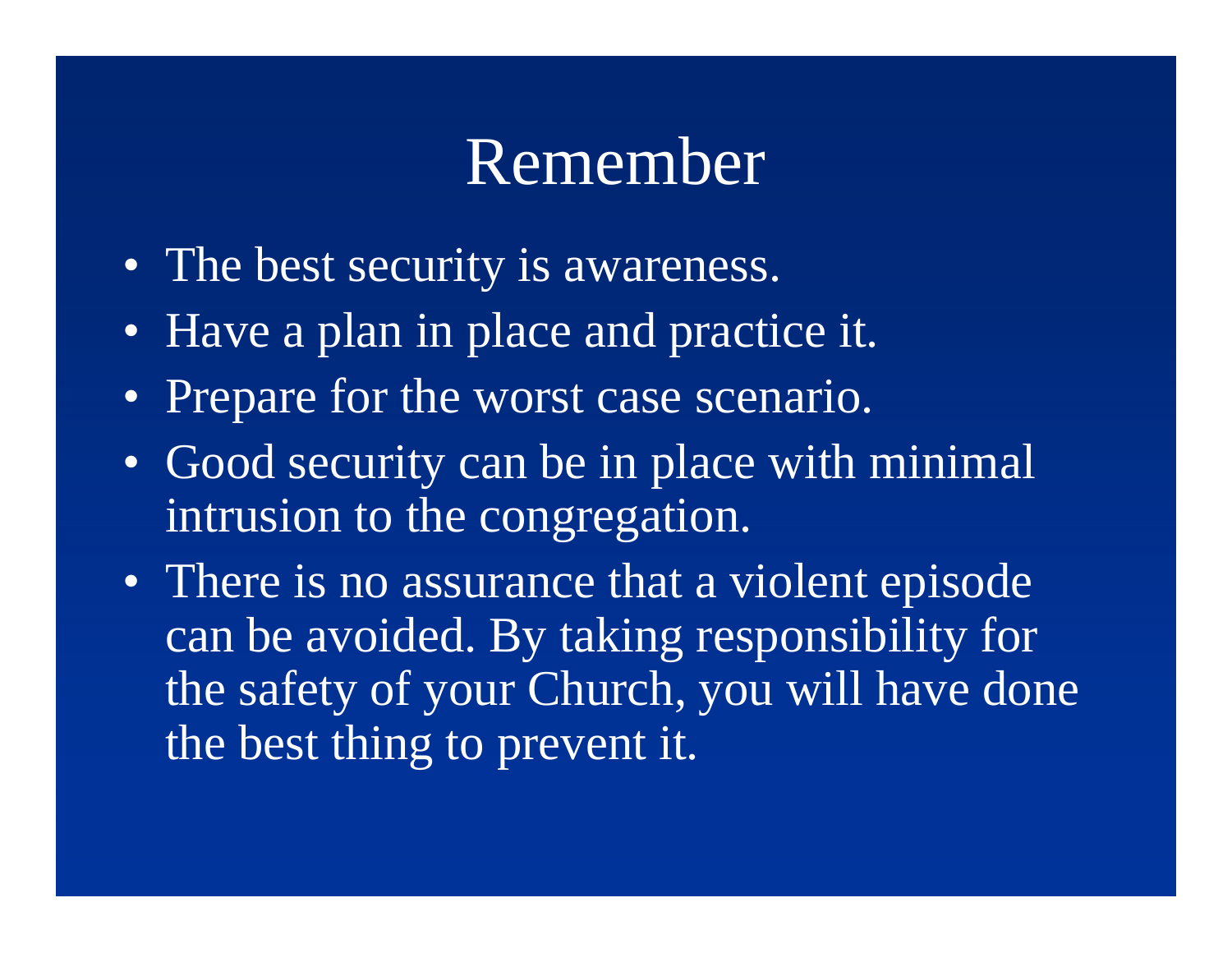#### References and Resources

- www.paulding.gov/sheriff
- •www.safechurch.com
- www.carlchinn.com •
- www.sheepdogsafetytraining.com
- https://www.fema.gov/protecting-housesworship
- $\bullet$ Thomas O. Duvall Georgia Baptist Convention Attorney